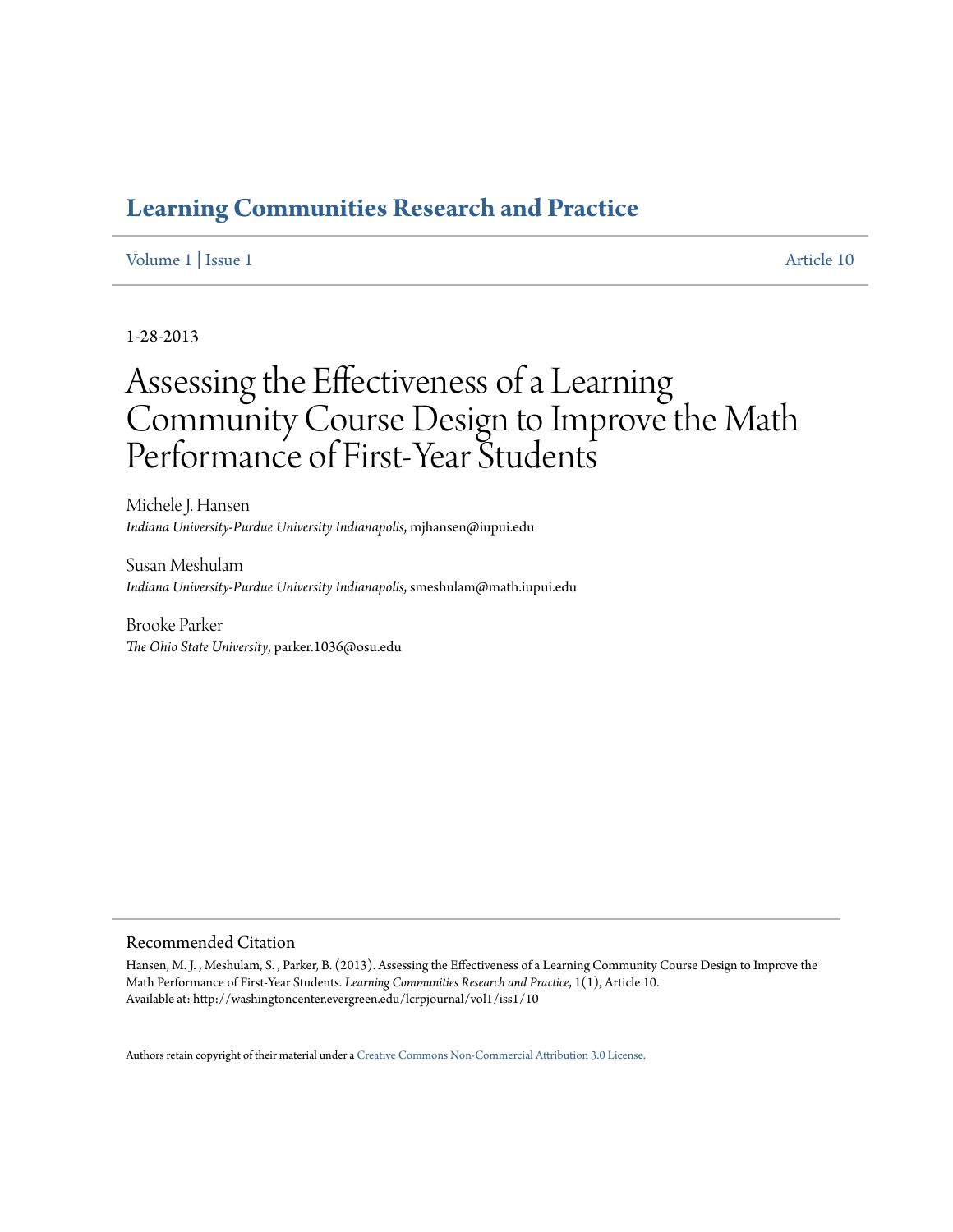# Assessing the Effectiveness of a Learning Community Course Design to Improve the Math Performance of First-Year Students

### **Abstract**

National attention is focused on the persistent high failure rates for students enrolled in math courses, and the search for strategies to change these outcomes is on. This study used a mixed-method research design to assess the effectiveness of a learning community course designed to improve the math performance levels of firstyear students. Results suggested that investing resources into learning community programs that help students meet collegiate-level math course demands helps promote academic success in math courses and eases students' college transitions. Participants in the math learning communities reported significantly higher rates of using academic supports, engaging in campus activities, and understanding general education learning outcomes compared to a quasi-control group of students enrolled in the same math courses. Math learning community participants enrolled in introductory algebra courses had higher levels of math performance compared to nonparticipants.

#### **Cover Page Footnote**

This article originally published in: Journal of Learning Communities Research, 5(1). (April 2010).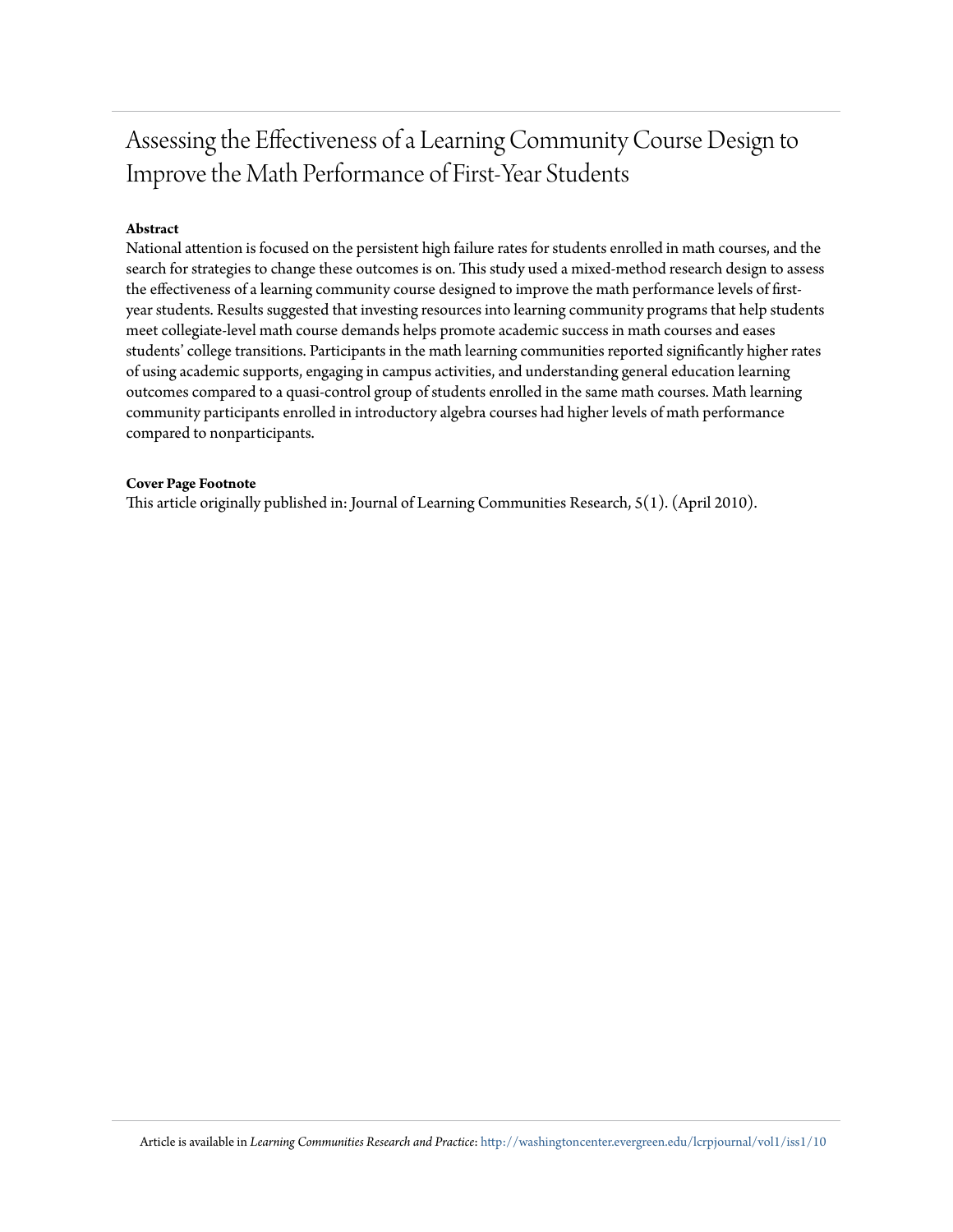### Assessing the Effectiveness of a **Learning Community Course** Designed to Improve the Math Performance of First-Year Students

Michele J. Hansen, Susan Meshulam, and Brooke Watson Indiana University-Purdue University Indianapolis

A mixed-method research design was employed to comprehensively assess the effectiveness of a learning community course designed to improve the math performance levels of first-year students. Results suggested that investing resources into learning community programs that help students meet collegiate-level math course demands may help promote academic success in math courses and ease students' college transitions. Participants in the math learning communities reported significantly higher rates of using academic supports such as math assistance centers (tutoring and mentoring), engaging in campus activities, and understanding general education learning outcomes compared to a quasi-control group of students enrolled in the same math courses. Math learning community participants enrolled in introductory algebra courses had higher levels of math performance compared to nonparticipants.

The purpose of this article was to investigate the effectiveness of a L learning community (LC) course designed to improve the math performance and engagement levels of first-year college students. The transition from secondary math education to the university level is often an important factor to consider when examining the success rate of first-year students. Many high school students do not have the analytic and math skills necessary to solve the global challenges facing today's workforce or to be academically successful during the first year of college (Phelps, Camburn, & Durham, 2009). According to Bressoud (2009), president of the Mathematical Association of America, "There are serious problems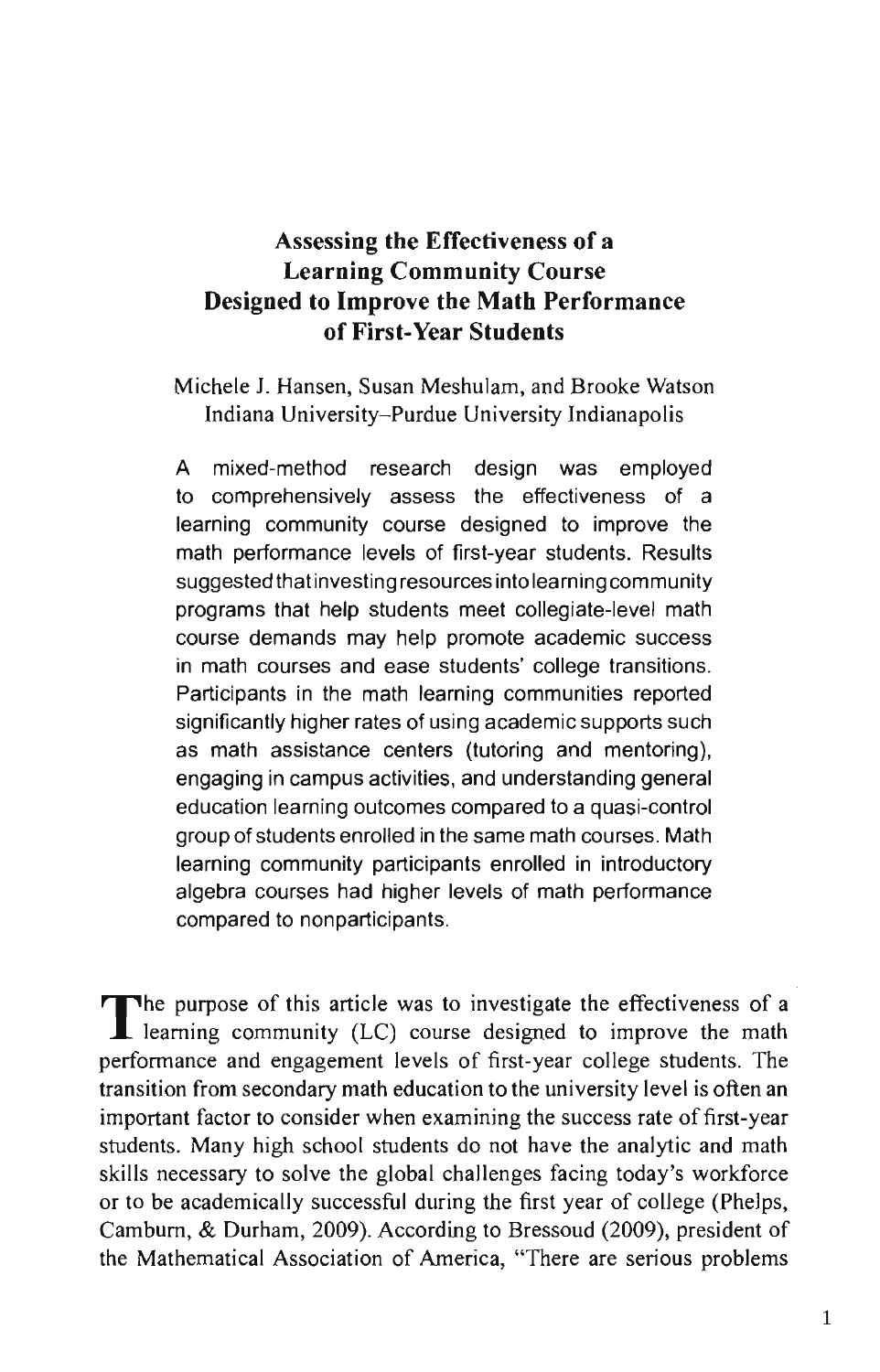#### $\overline{c}$ Journal of Learning Communities Research 5(1), April 2010

in K-12 mathematics education, but college faculty also need to look to their own house and think about the first-year experience of their own students" (p. 1). He also asserts that there is a notable disparity between students' experiences in mathematics in high school and the expectations they encounter when they enter college. Math is taught differently at the college level than in high school, and it appears that many college students are unprepared to meet the demands of collegiate mathematics courses. In high school, students are typically provided the material they will need to pass the tests. They are not expected to read the textbook because instructors often give them all the necessary information in class. However, college students are expected to read the material prior to attending class and understand that the instructor may not be able to cover all the material from the assigned section(s) during class. As external pressures to graduate students in a timely manner have augmented over the past decade, designing effective first-year interventions to help ease transitions to college is now an almost unavoidable consideration for higher education faculty, administrators, assessment practitioners, and policy makers. Thus, it appears that designing effective interventions to improve the mathematics classroom environment may be an important step when trying to meet the academic needs of entering students.

University math instructors must be aware of the transitional problems first-year students may encounter. Students who have anxiety associated with math may tend to avoid math, perform poorly on math tests, and even exclude themselves from desirable career opportunities (Ashcraft, 2002). Ashcraft points out that it may be difficult to ascertain how math anxiety plays a role in low math competence in college-level math courses in particular because higher-level math courses, such as college algebra, tend to rely more heavily on working memory compared to high school math courses. Math anxiety tends to have a much higher impact on working memory compared to routine arithmetic processes (Ashcraft). According to Ashcraft, research on math anxiety has suggested that classroom methods that foster cognitive and motivational support may help to reduce math anxiety levels. Thus, creating supportive, collaborative classroom environments that help students overcome math anxiety may be an important consideration for math instructors.

Another area of concern is that most high school students adopt a surface-learning attitude (Kajander & Lovric, 2005). The learning communities approach may be effective for helping students engage in deeper levels of learning and helping them by providing opportunities to deal with complex issues as they figure things out for themselves, communicate and work with people from diverse backgrounds and views, and share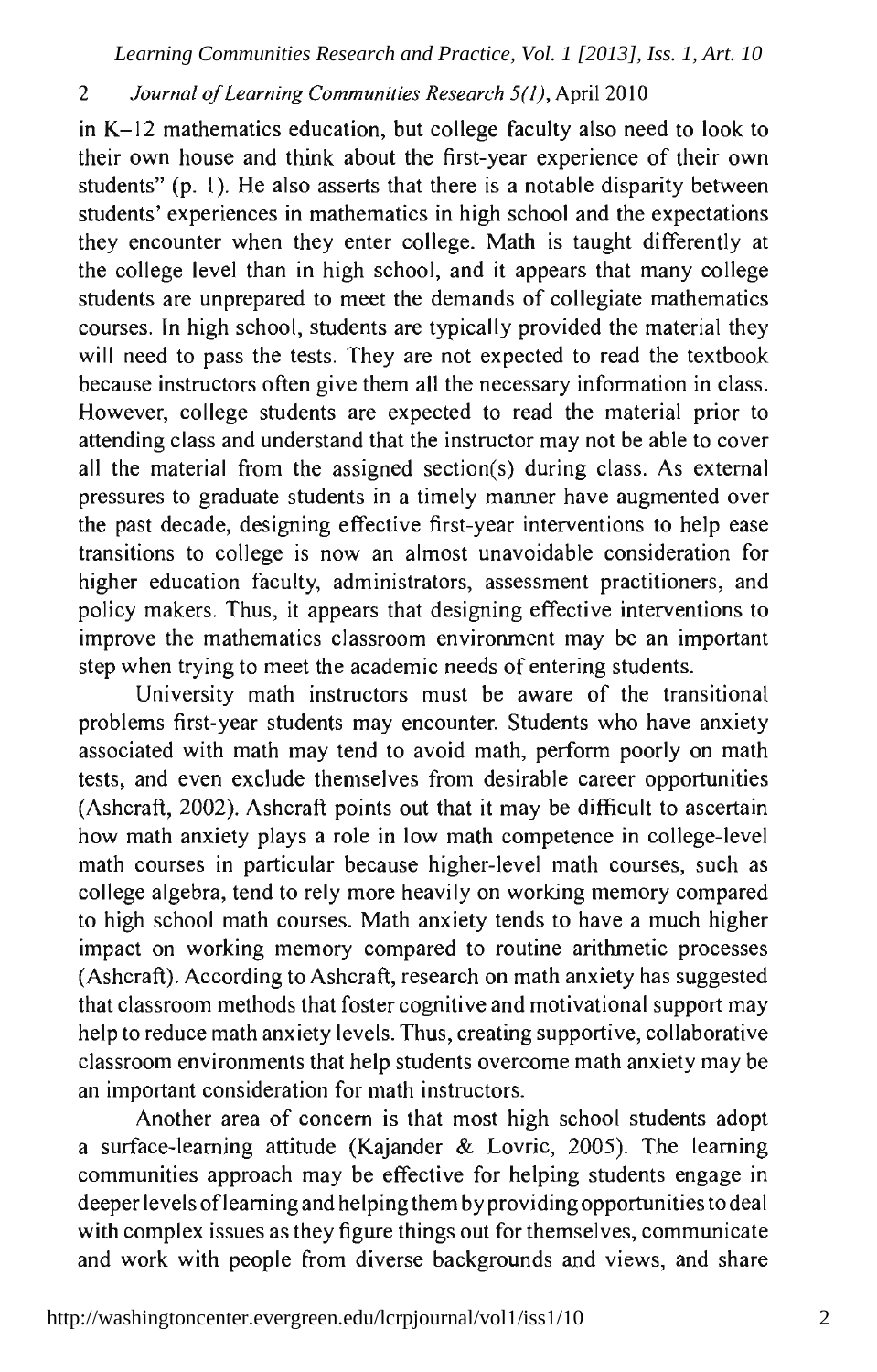3

what they learn with others (Bielaczyc & Collins, 1999). Deep learning involves thinking and the ability to adapt to new situations. According to Gabriel (2008), it is vital that students begin to accept responsibility for their learning progress. Gabriel advocates for fostering collaborative learning and ensuring that classroom time is set aside so that students can work with each other and instructors can help improve the learning process. Students need to develop their own supportive peer groups during the first year. Tinto (1998) found that students who participate in learning communities acquire important social as well as academic skills.

Learning communities (LCs) have been implemented on several campuses nationwide to help facilitate successful transitions and to improve the academic performance levels of students. In fact, there has been a resurgence in the implementations of LCs since the early 1980s principally due to the growing body of evidence that LCs are associated with a variety of desired outcomes (Henscheild, 2004). Learning communities have been advocated as effective interventions to enhance engagement levels (Yancy, Sutton-Haywood, Hermitte, Dawkins, Rainey, & Parker, 2008; Zhao & Kuh, 2004), student learning and academic success (Hegler, 2004; Henscheild; Kuh, 2008; Stassen, 2003; Tinto, 2003), critical thinking (Lardner & Malnarich, 2008), and integrative learning (Lardner & Malnarich, 2008, 2008/2009, 2009). Previous research has shown that participation increases student engagement and persistence (Oates & Leavitt, 2003). In a multiple institutional study, Zhao and Kuh found that participation in LCs was positively associated with a variety of educational outcomes such as academic performance, academic effort, academic integration, faculty-student interactions, engagement in diversity-related interactions, enrollment in classes that emphasize higherorder thinking skills, and satisfaction with college experiences. Stassen conducted an investigation into the effects of different levels of livinglearning communities (e.g., mechanical linked courses in comparison to more faculty coordinated, resource extensive models) and found that even basic LC designs had positive impacts on academic performance, one-year retention, and academic integration (contact with peers around academic work, positive academic behaviors, and hours devoted to studying). Students in LCs have also been found to achieve higher levels of academic attainment compared to nonparticipating students (Hegler).

There are several activities and pedagogical strategies that have been found to improve students' levels of academic success and learning outcomes such as employing collaborative learning approaches (Chickering & Gamson, 1987; Gabriel, 2008; Wankat, 2002), helping students develop effective study skills (Porter & Swing, 2006), assisting with students' time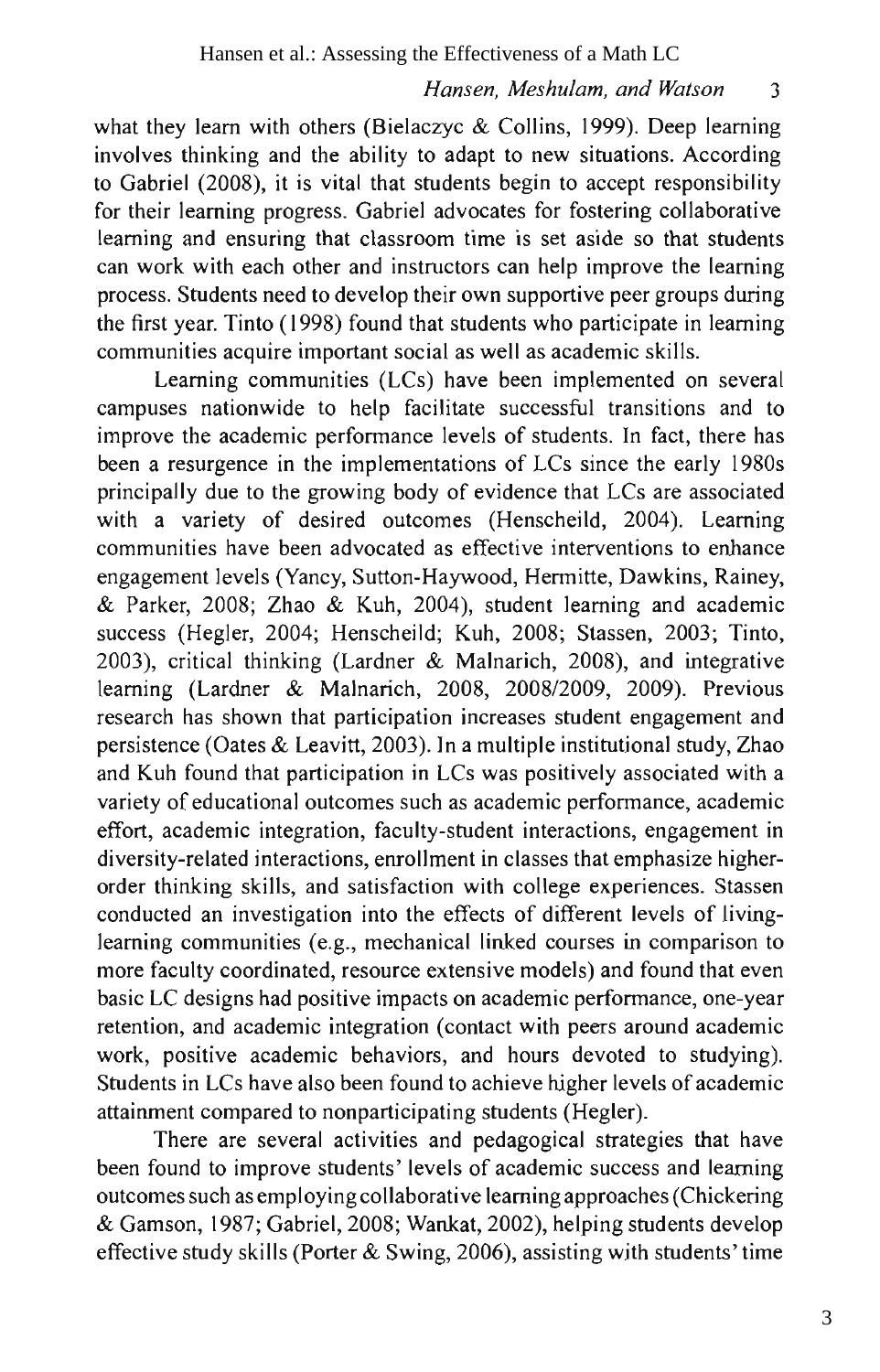#### $\overline{4}$ Journal of Learning Communities Research 5(1), April 2010

management (Weinstein, 1988), enhancing students' understanding of their learning styles (Rachal, Daigle, & Rachal, 2007), and helping students navigate the university environment and understand campus resources available to help them (Bean & Eaton, 2001–2002). The most likely path for the vast majority of college students involves taking advantage of the myriad of academic support programs so they can attain their visions of academic success. Offering learning communities and first-year seminars has become a prevailing strategy among campus leaders and administrators for ensuring that students have enriching academic experiences. Numerous studies have demonstrated that first-year seminars help students adjust to college and attain positive educational outcomes (e.g., Dooris & Blood, 2001; Porter & Swing; Schnell & Doetkott, 2002-2003; Starke, Harth, & Sirianni, 2001). It seems that seminars and learning communities may be effective mechanisms for ensuring that math students have the opportunity to develop appropriate expectations; integrate their experiences; establish connections with faculty, staff, and students; engage in campus activities; and learn math actively.

#### **Current Study and Research Questions**

Taken together, past research suggests that first-year students may benefit from structured opportunities designed to help them with their study skills, time management techniques, learning styles, testtaking anxiety, and collaborative learning strategies. The math learning community interventions investigated in this study were designed with these transitional issues in mind. This study focused on assessing the effectiveness of math learning community courses that were offered to provide students with opportunities to engage in collaborative, hands-on, student-focused learning. Thus, the research was conducted to determine if math learning communities were effective mechanisms for improving firstyear students' performance in math courses and engagement in learning. The intervention consisted of an undergraduate math-focused one-credit seminar course that was part of a curricular learning community. A mathfocused seminar course was linked with an introductory or intermediate algebra course.

The math LCs were designed to offer an intentional first-semester experience for students and to help students see relationships among academic courses and campus activities. A mixed-method research design was employed to comprehensively assess the effectiveness of a learning community course designed to improve the math performance levels of first-year students. Grade performance information was extracted from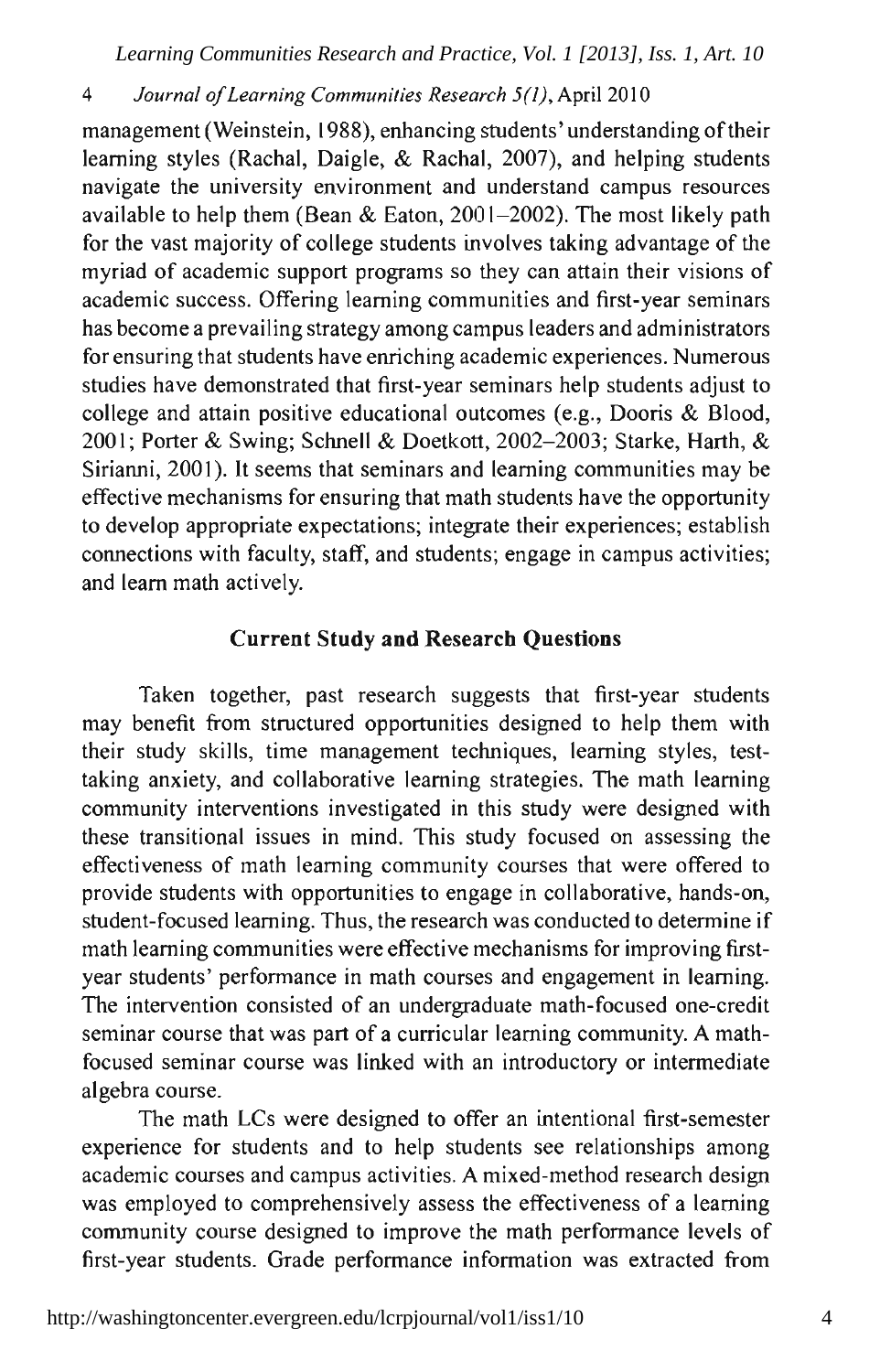$\overline{\mathbf{S}}$ 

institutional records. Students' perceptions of the course benefits were assessed by administering end-of-course questionnaires and by conducting in-depth face-to-face structured interviews. A mixed-method design was employed in an effort to enhance the ability to triangulate findings from qualitative and quantitative methods, to build conceptual frameworks, to "complement" by enriching and elaborating on the "phenomenon" of LC participation by employing different measures (Greene, Caracelli, & Graham, 1989), and to shed light on what learning community program aspects influenced positive outcomes by capturing in-depth students' perceptions (Reese & Miller, 2006). The following research questions guided our investigation: a) Do math learning communities help first-year students perform better academically?, b) Are math learning communities perceived as beneficial to students and do they enhance learning outcomes?, c) Do math learning communities help promote success in the following areas: perceptions of math self-efficacy, campus engagement, understanding and use of academic resources, the formation of study groups, time management skills, ability to manage and to cope with test math anxiety?, and d) What aspects of math learning communities are perceived as most beneficial to students?

#### **Methods**

### Research Setting and Description of the Intervention

This study took place at a large, urban, public Midwestern university. The math learning communities were offered in the fall semester for firstyear students and were created to assist with shaping the first-year student's college path. The LC courses consisted of a 1-credit first-year seminar course forming a curricular link with and enrolling the same cohort of students in either Introductory Algebra (Math 001) or Fundamentals of Algebra (Math 110), an intermediate algebra course. It is important to note that the seminar courses were all taught by the same instructor. Topics covered in the math-focused seminar course included learning styles, math anxiety, time management, study skills for math exams, and test-taking skills.

The math learning communities were taught by instructional teams consisting of faculty members, student peer mentors, advisors, and librarians. Activities and pedagogical strategies were used to introduce students to general education learning outcomes. Additionally, instructional strategies were employed to assist students in making career and major decisions. Faculty members were available to help in answering specific math questions as well as more general inquiries about math placement and planning. Other activities included math professor panels to enhance students' understanding

5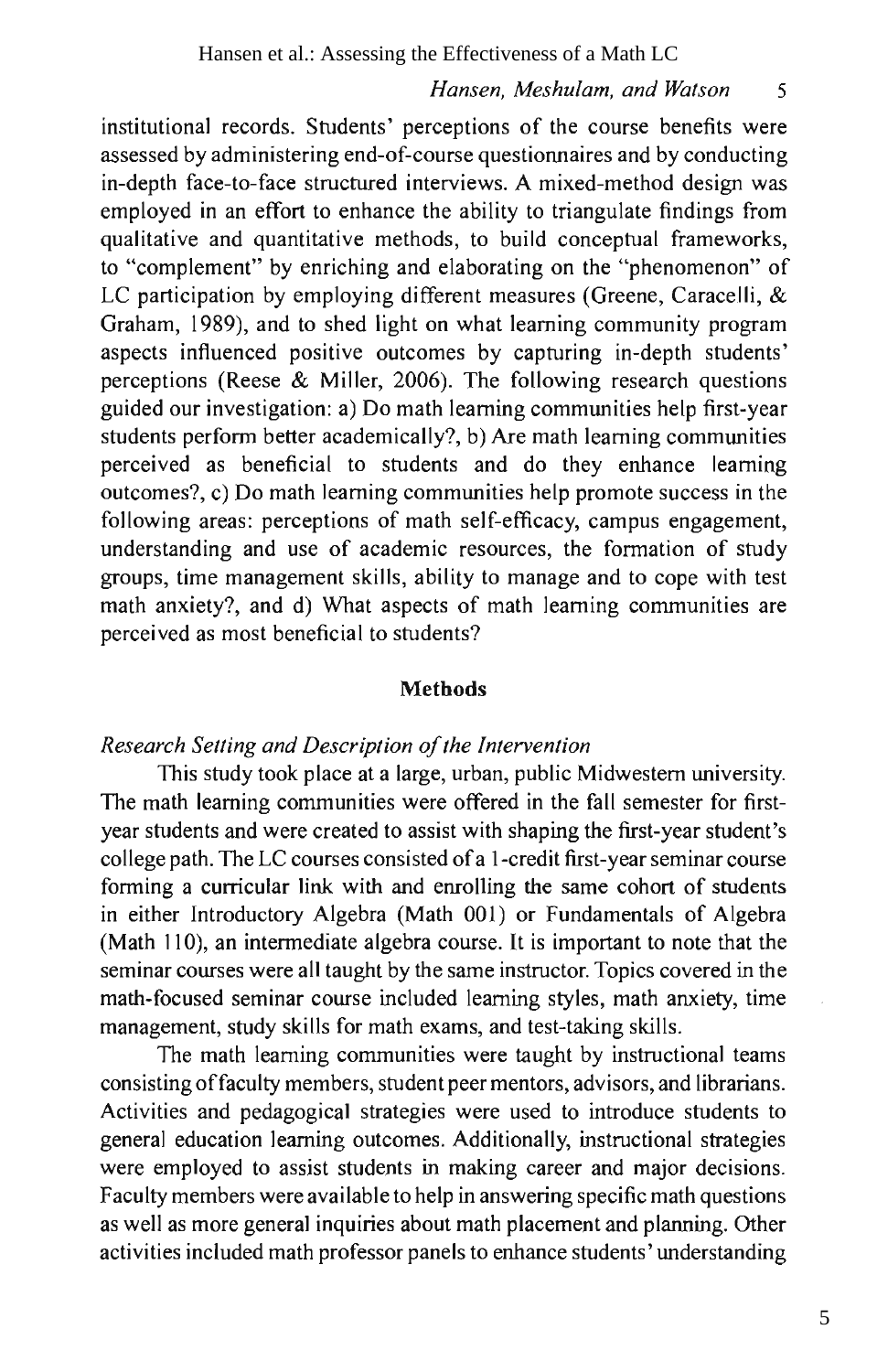#### 6 Journal of Learning Communities Research 5(1), April 2010

of college-level expectations and to increase their levels of comfort with math faculty members. The importance of working problems and developing math problem-solving skills were also emphasized.

The LC courses provided a wide spectrum of information about campus services and academic supports. Another component of the math learning communities was getting the students involved with the campus. Students were required to attend campus activities throughout the semester to promote campus engagement levels. The purpose of this requirement was to help first-year students feel comfortable with the campus atmosphere. Students were also required to attend the Mathematics Assistance Center (MAC) throughout the semester. This campus facility was offered as a resource for math students needing extra help with their math classes. Mentors were available for math study sessions, and tutors were available for math questions. Students were encouraged to visit instructors during their office hours and get tutoring assistance through the MAC if they required additional help.

#### **Participants and Procedures**

Students' academic performance levels. A posttest nonequivalent group design was used to compare first-year math LC students' academic performance levels (cumulative first-semester grade point averages and grades in current and next semester math courses) with a quasi-control group of first-year students who were enrolled in the same math courses (introductory or intermediate algebra) but were not part of the math learning community. It is important to note that the quasi-control group was enrolled in the same math course but was not part of the cohort enrolled in the math seminar linked with the math course (forming the learning community). The math course enrollment was limited to a total of 50 students while the LC enrollment was limited to 25 students. By employing this method, we were able to control for differences between the LC group and comparison group with regard to math instructor, time of day, level of math course, and number of math course credits earned. Student grade data was extracted from institutional records rather than relying on students' self-reports of grade information.

There were a total of 58 first-year students who enrolled in and completed the three Introductory Algebra (Math 001) learning communities, and 59 were in the quasi-control group of students who enrolled and completed the three Introductory Algebra courses that did not form the LC. The average course load for the LC participants was 12.72, their average age was 19.39 (range 18-36), their average Math Scholastic Aptitude (SAT) test score was 425.11, and their average high school cumulative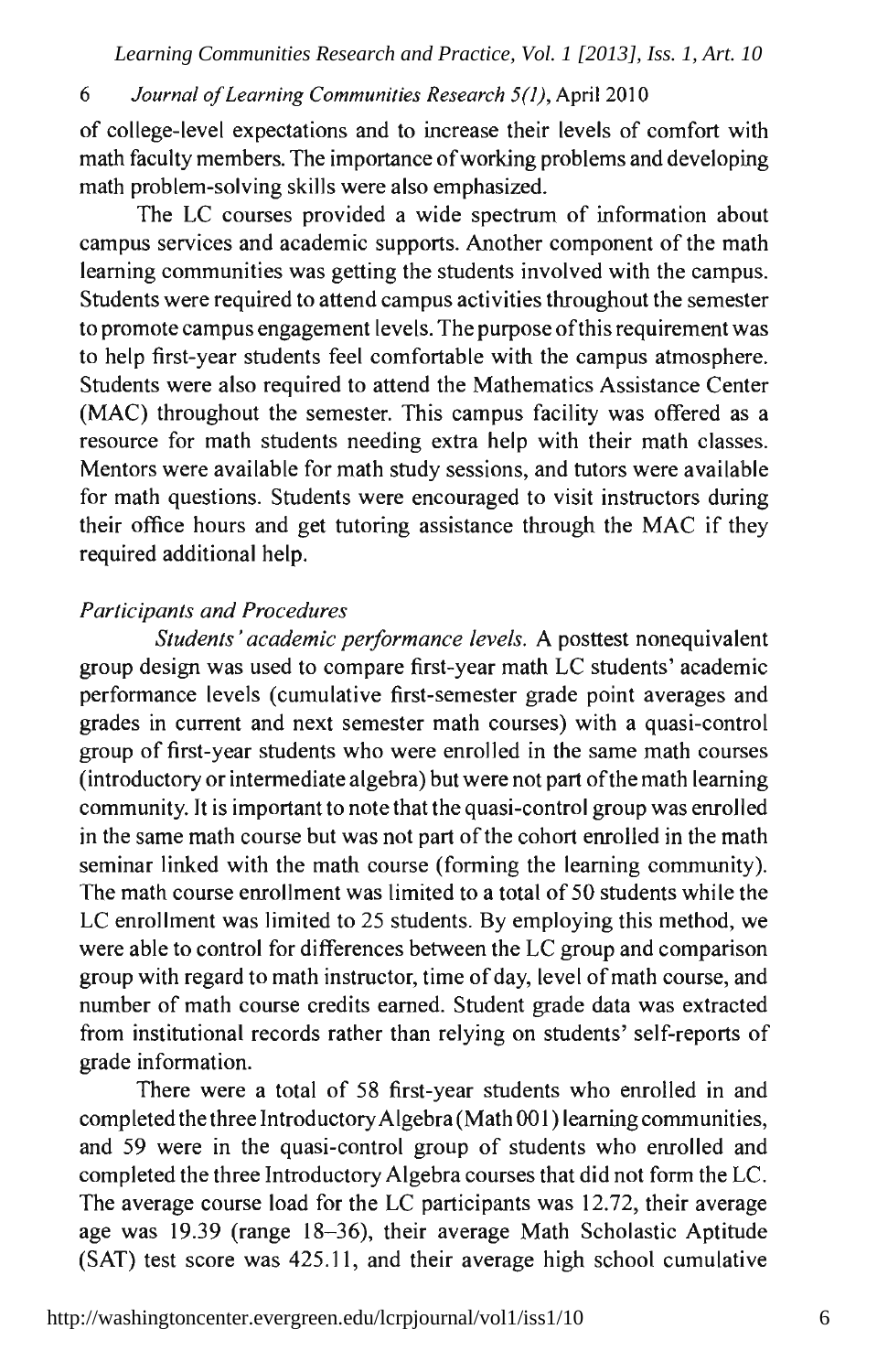$\overline{7}$ 

grade point average (GPA) was 2.84. Of this group, 74% were admitted to the university on a conditional basis, 67% reported that they were firstgeneration college students, and 69% were female. LC participants' race/ ethnic characteristics were as follows: 74% were Caucasian, 24% were African American, and 2% were Asian American. The average course load for the quasi-control group students enrolled in the Introductory Algebra was 12.69, their average age was 19.69 (range  $18-44$ ), their average Math Scholastic Aptitude (SAT) test score was 438.11, and their average high school cumulative grade point average (GPA) was 2.89. Of this group, 61% were admitted to the university on a conditional basis, 64% reported that they were first-generation college students, and 66% were female. LC participants' race/ethnic characteristics were as follows: 77% were Caucasian, 19% were African American, 2% were Asian American, and 2% were Latino. The proportion of African American students enrolled in the math LCs was notably higher than the general university proportion of African American students (9%). The math SAT scores were notably lower for LC participants compared to nonparticipants.

There were a total of 21 first-year students who participated in the intermediate algebra (Math 110) learning community, and 12 students were in the quasi-control group of students who enrolled in and completed the intermediate algebra courses that did not form the LC. The other 10 students enrolled in the math course were not first-year students and were omitted from further analyses due to the fact that they were not an appropriate comparison group. The average course load for the LC participants was 13.19, their average age was 18.82 (range 18-20), their average Math Scholastic Aptitude (SAT) test score was 436.67, and their average high school cumulative grade point average (GPA) was 3.08. Of this group, 38% were admitted to the university on a conditional basis, 43% reported that they were first-generation college students, and 90% were female. LC participants' race/ethnic characteristics were as follows: 76% were Caucasian, and 24% were African American. The average course load for the quasi-control group students enrolled in the intermediate algebra was 14.33, their average age was 18.72 (range 18-20), their average Math Scholastic Aptitude (SAT) test score was 482.00, and their average high school cumulative grade point average (GPA) was 3.31. Of this group, 25% were admitted to the university on a conditional basis, 50% reported that they were first-generation college students, and 67% were female. LC participants' race/ethnic characteristics were as were as follows: 67% were Caucasian, 17% were African American, 8% were Asian American, and 8% were international students. The math SAT scores and high school GPAs were notably lower for the intermediate algebra LC participants compared to nonparticipants.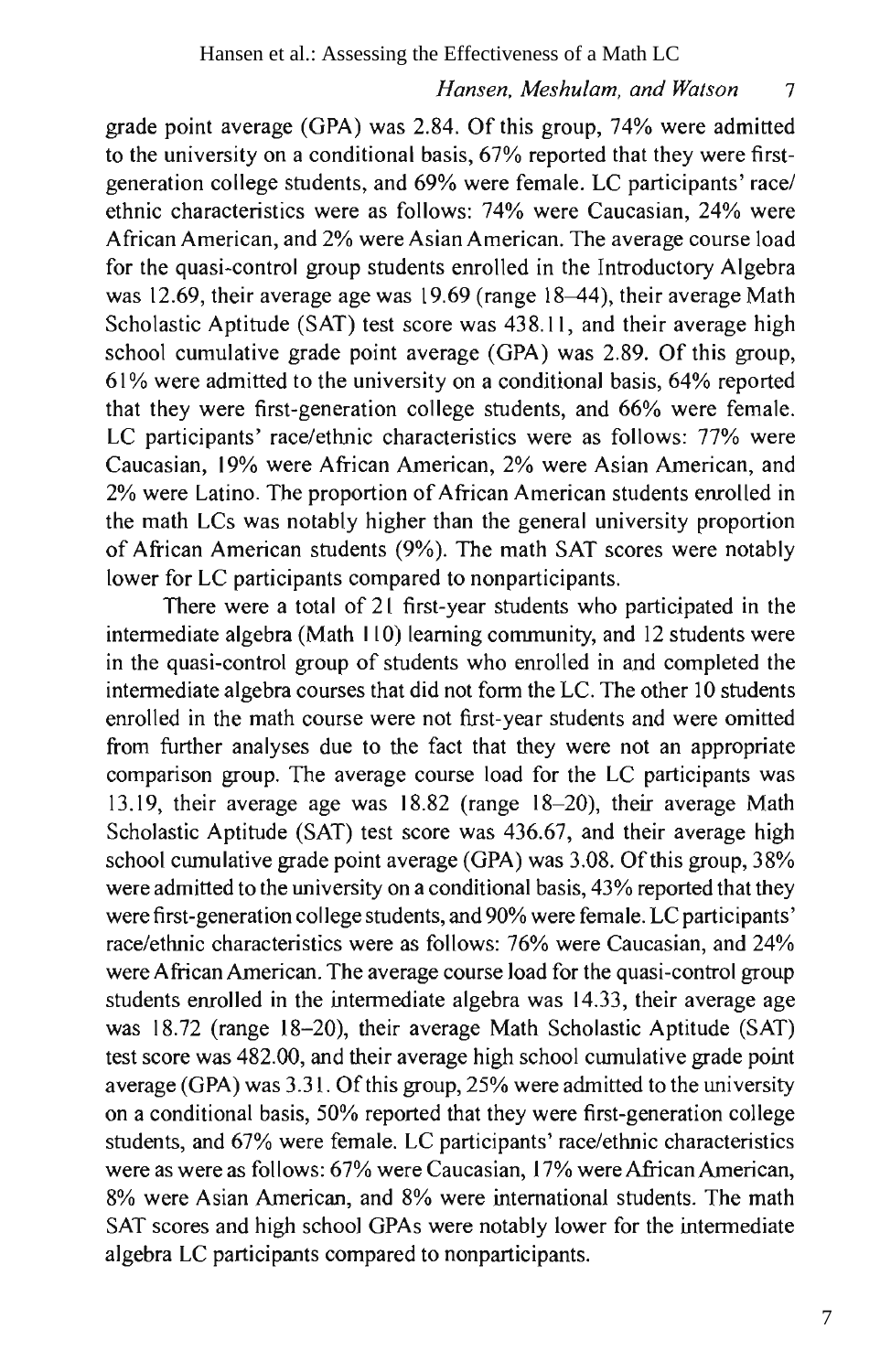#### $\overline{\mathbf{g}}$ Journal of Learning Communities Research 5(1), April 2010

Student end-of-course questionnaires. A posttest nonequivalent group survey research design was used to compare first-year math LC students' perceptions of course benefits, learning outcomes, use of academic resources, math self-efficacy levels, campus engagement levels, and understanding of campus resources with a quasi-control group of firstyear students who were enrolled in the same math courses (introductory or intermediate algebra), but were not part of the math LC. Students were asked to voluntarily respond to paper-based self-administered questionnaires during class time. Students were explicitly informed that their participation in the survey research project was completely voluntary and that results would be strictly confidential. There were no incentives offered for survey completion.

The survey sample consisted of 139 students (61 LC participants and 78 nonparticipants). The following were characteristics of the survey sample: 71% were females, 56% were conditional admits, 76% were Caucasian, 18% were African American, 2% were Asian American, 2% were Latino, and 2% were in the category of "other." The average age was 19.63. There were only 11 first-year students who did not respond to a survey. The only significant difference between the respondents and nonrespondents was in regard to SAT scores. The respondents' SAT scores were significantly lower compared to nonrespondents (889.22 and 935.60, respectively).

Student interviews. Semistructured interview protocols were designed to assess students' in-depth perceptions of learning outcomes and course benefits. Students enrolled in math learning community courses during their fall semesters were asked to voluntarily participate in face-to-face interviews. Students were explicitly informed that their participation in the interview was completely voluntary and that results would be strictly confidential. As an incentive, students were awarded a gift card valued up to \$20.00.

Two undergraduate research assistants were trained in the fall semester to conduct effective interviews for the purpose of qualitative research. At the beginning of the spring semester, the trained undergraduates interviewed a sample of their peers who were enrolled in the math LCs. A random sample of 30 math LC students were contacted via e-mails from one of the two undergraduate interviewers, informed of the purpose of the study, and asked to participate on a voluntary basis. The students met the interviewers in a private room located in the Mathematics Assistance Center to complete the interview. The final sample consisted of 7 first-year math LC participants. Of the participants that were involved in the interviews, about 50% were female, 83% self-reported as being Caucasian, and 17% were African American. The average age of participants was 18.80 years old. All interviews were tape-recorded to ensure responses were accurately recorded.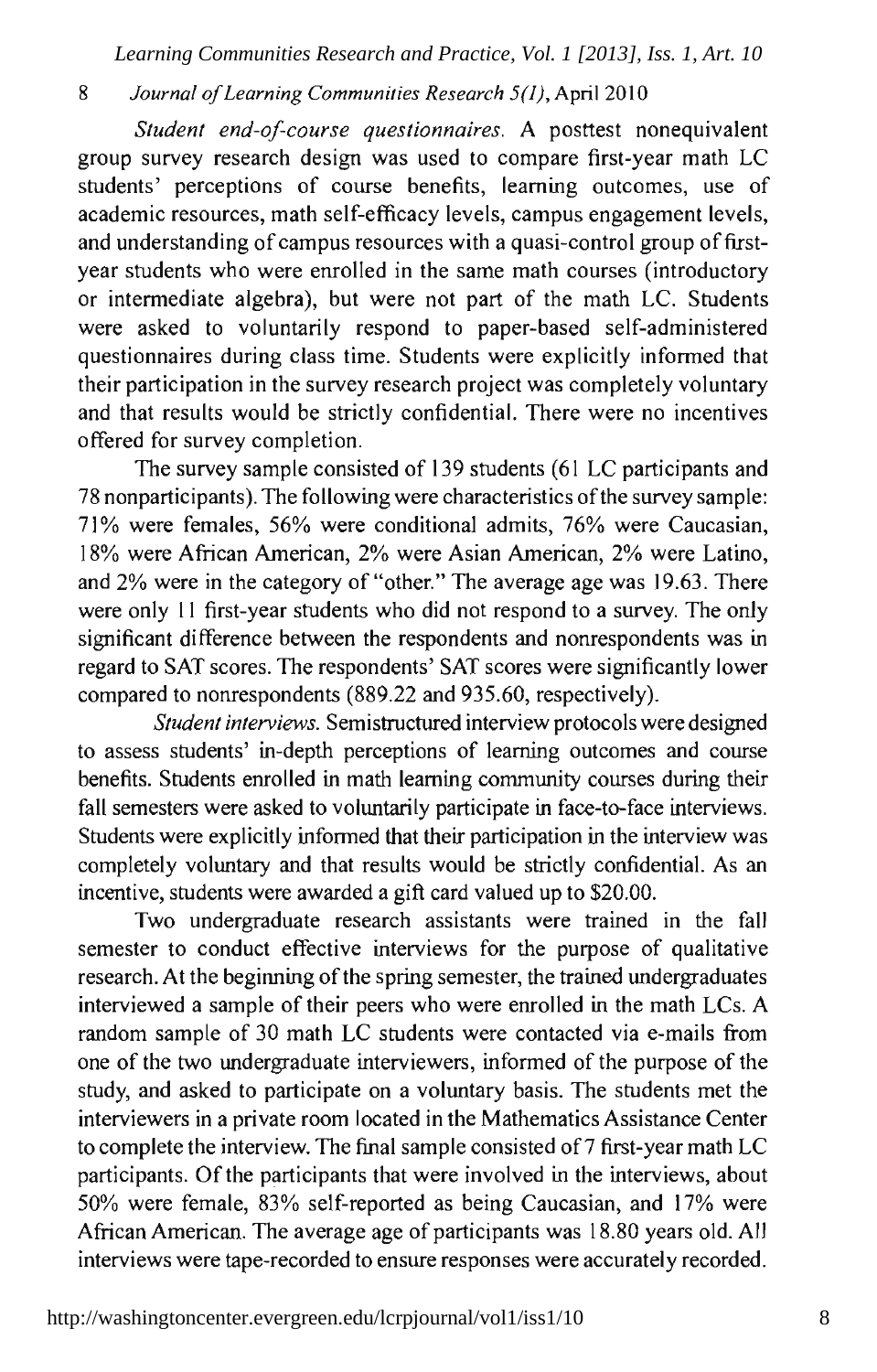9

Each interview session was transcribed, and the content was analyzed to identify the emergence of major themes.

#### **Measures**

Academic performance. We obtained measures of actual academic performance in math courses (grade on a 4.0 scale ranging from 0.0 to 4.0 in fall and spring semester math courses) and cumulative grade point averages earned during the first semester from university records (scale ranging from  $0.0$  to  $4.0$ ).

Students' perceptions of learning gains and course benefits: Student questionnaires. Students' perceptions of course benefits and learning outcomes were assessed by the following items developed specifically for the purposes of this study: "I am familiar with the [university's general education learning outcomes]," "I know my learning style," "I feel comfortable working in groups," and "I feel confident that I can do well in future math courses." Students responded to these items on a scale ranging from 1 (strongly disagree) to 5 (strongly agree). These items were treated as individual items for the purposes of this study.

Math performance self-efficacy. Self-efficacy refers to students' evaluation of their competence to successfully execute academic tasks necessary to reach desired outcomes (Zajacova, Lynch, & Espenshade, 2005). According to Bandura (1997), a strong sense of efficacy enhances human accomplishment and personal well-being in many ways. Individuals with high confidence in their capabilities approach difficult tasks as challenges to be mastered rather than threats to be avoided. A high level of self-efficacy can enable individuals to persevere when faced with setbacks, frustrations, and inequities. We assessed levels of math-related academic self-efficacy by asking students to respond to eight items developed specifically for this study to ensure alignment with math LC goals and pedagogical strategies: "I feel confident that I can do well in future math courses," "I feel confident that I can manage and cope with test anxiety," "I feel comfortable reading a math book," "I feel comfortable studying for math exams," "I have a good understanding about my future required math courses," "There are lots of ways around any school-related problems that I may face," "I can think of many ways to reach my current academic goals," and "At this time, I think I can achieve the goals I have set for myself." Students responded to these items on a scale ranging from 1 (strongly disagree) to 5 (strongly agree). The coefficient alpha reliability was .83.

Understanding of academic resources. Understanding of academic resources was assessed by two items: "I am familiar with the Mathematics Assistance Center (MAC) resources," and "I know about campus resources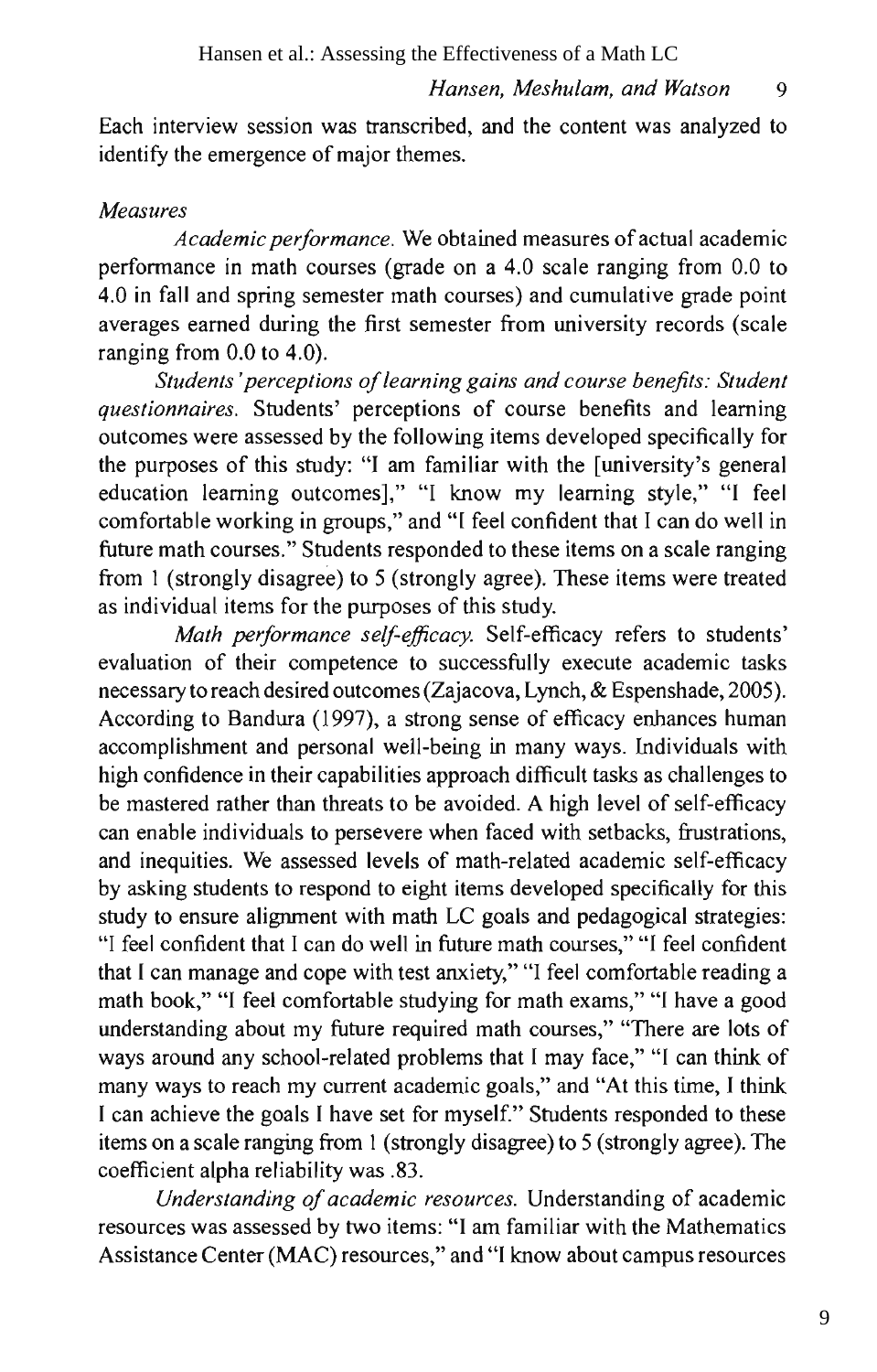#### $10<sup>1</sup>$ Journal of Learning Communities Research 5(1), April 2010

available to help me if I have academic difficulties." Students responded to these items on a scale ranging from 1 (strongly disagree) to 5 (strongly agree). The coefficient alpha reliability was .55.

Use of campus resources and engagement. Use of the Mathematics Assistance Center (MAC) resources located on campus was assessed by asking students to respond to two items: "How many times did you attend mentoring/ tutoring in the MAC this semester?," and "How many times do you think you will attend mentoring/tutoring in the MAC for your next math class?" Students were asked to respond to a scale that ranged from 0 to "more than 8 times."

The level of campus engagement was assessed by an item that read: "I attended campus activities this semester." Students responded to these items on a scale ranging from 1 (strongly disagree) to 5 (strongly agree).

Study group formation. Forming study groups for the purposes of preparing for math course work was assessed by asking students to respond to two items: "How many times did you form a math study group this semester?," and "How many times do you think you will form a math study group for your next math class?" Students were asked to respond to a scale that ranged from 0 to "more than 8 times."

Time management skills. Students' perceived ability to manage their time effectively was assessed by three items: "I am able to 'budget' my time through time management activities," "I can maintain a balance between school and work demands," and "I understand the amount of time I need to devote to studying." Students responded to these items on a scale ranging from 1 (strongly disagree) to 5 (strongly agree). The coefficient alpha reliability was .65

In-depth student's perceptions: Student interviews. The interviews were designed to enhance understanding of students' in-depth perceptions of the impacts of the math learning communities and what pedagogical strategies and activities were most effective. An exploratory content analysis was conducted to determine what major themes emerged. The following are samples of the questions asked: "What aspects of the learning community were most beneficial?," "Please describe how your math learning community helped you perform better on math exams," and "Please describe what you learned about math anxiety." Please see the Appendix to view a copy of the interview protocol.

### **Results**

#### Effects of Math Learning Communities on Academic Performance

Analysis of covariance procedures were employed with academic preparation measures (high school cumulative grade point averages and Math Scholastic Aptitude Test Scores) entered as covariates to determine if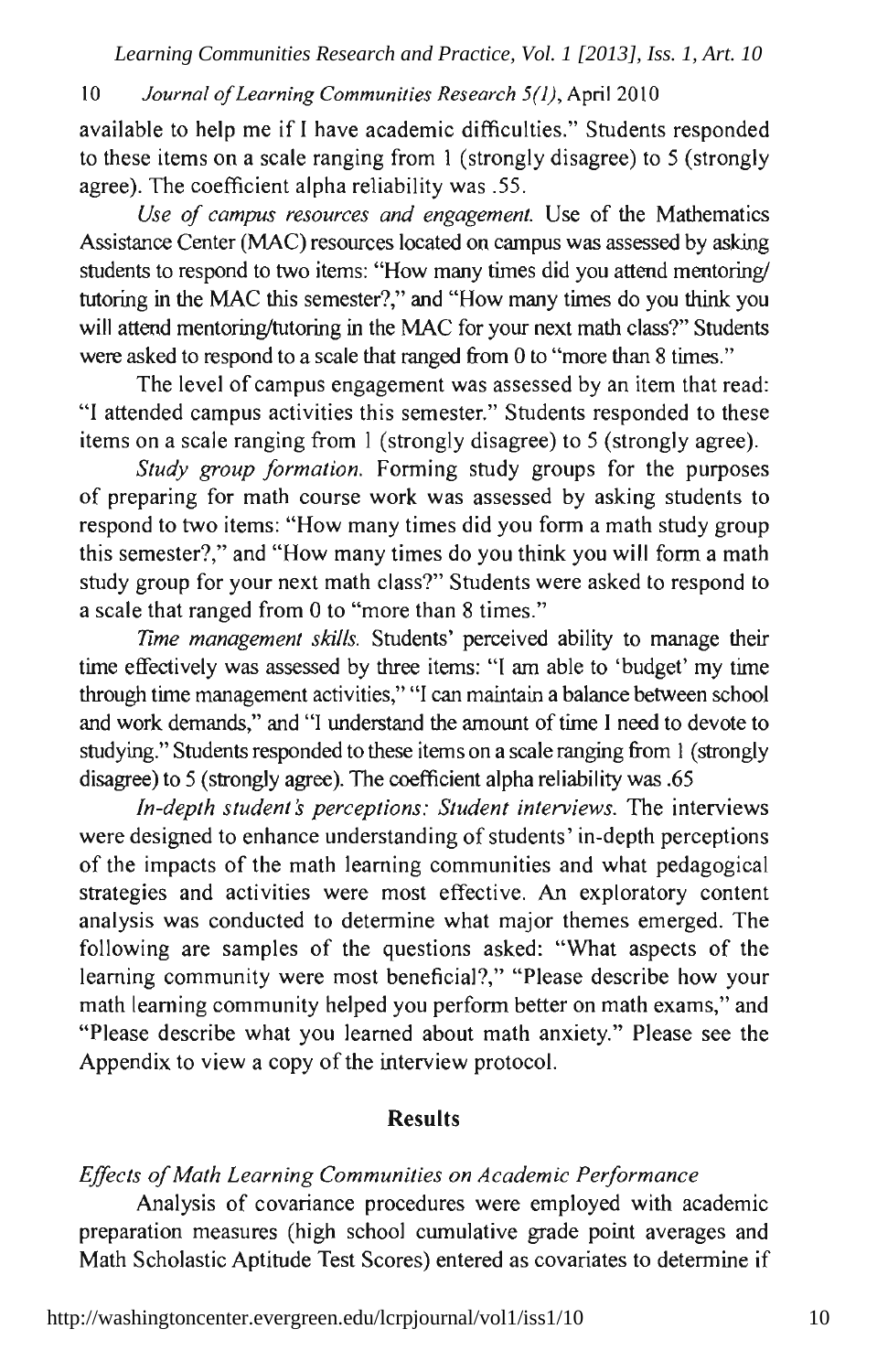#### Hansen, Meshulam, and Watson  $\overline{11}$

Introductory Algebra (Math 001) LC students had significantly higher math course grades and semester GPAs compared to the quasi-control group. Preliminary checks were conducted to ensure that there was no violation of the assumptions of normality, linearity, homogeneity of variances, homogeneity of regression slopes, and reliable measurement of the covariate. After adjusting for academic preparation, there was a marginally significant difference between the Math 001 course GPA for LC participants (2.22) and the course GPA for nonparticipants (1.86),  $F(3, 82) = 3.69$ ,  $p < .10$ , partial eta squared = .05. The alpha level was relaxed to .10 due to concerns about the relatively small sample size and concerns about statistical power (Lipsey, 1990). Effect sizes were calculated based on Cohen's d defined as the difference between the means,  $M1 - M2$ , divided by standard deviation, s, of either group (Cohen, 1988). The effect size was .17 meaning that there was a small effect of the LC on math grade performance.

After adjusting for academic preparation, there was a significant difference between the LC Math 001 participants' cumulative semester overall GPA (2.50) and nonparticipants' cumulative semester overall GPA  $(2.04)$ , F(3, 87) = 5.07, p < .05, partial eta squared = .06. There was a small effect of the LC on cumulative overall semester GPA as indicated by the effect size of .23. Table 1 displays the descriptive statistics for the Introductory Algebra (Math 001) LC participants and quasi-control group.

#### Table 1.

| Introductory Algebra (Math 001) Descriptive Statistics for Learning |  |
|---------------------------------------------------------------------|--|
| <b>Community Participants and the Quasi-Control Group</b>           |  |

|                             | Learning<br>Community |        |           | Quasi-<br>Control<br>Group |        |           |
|-----------------------------|-----------------------|--------|-----------|----------------------------|--------|-----------|
| Variable                    | N                     | Mean   | <b>SD</b> | N                          | Mean   | <b>SD</b> |
| Math Course<br>Grade        | 57                    | 2.06   | 1.09      | 52                         | 1.88   | 1.20      |
| Cumulative<br>Semester GPA  | 58                    | 2.40   | .93       | 58                         | 2.07   | 1.13      |
| Spring Math<br>Course Grade | 33                    | 1.61   | 1.18      | 41                         | 1.63   | 1.07      |
| Math SAT Score              | 47                    | 425.11 | 58.45     | 42                         | 438.10 | 58.15     |
| High School GPA             | 57                    | 2.84   | .33       | 54                         | 2.89   | .39       |

The small sample size associated with intermediate algebra (Math 110) LC participants and nonparticipants prevented the use of inferential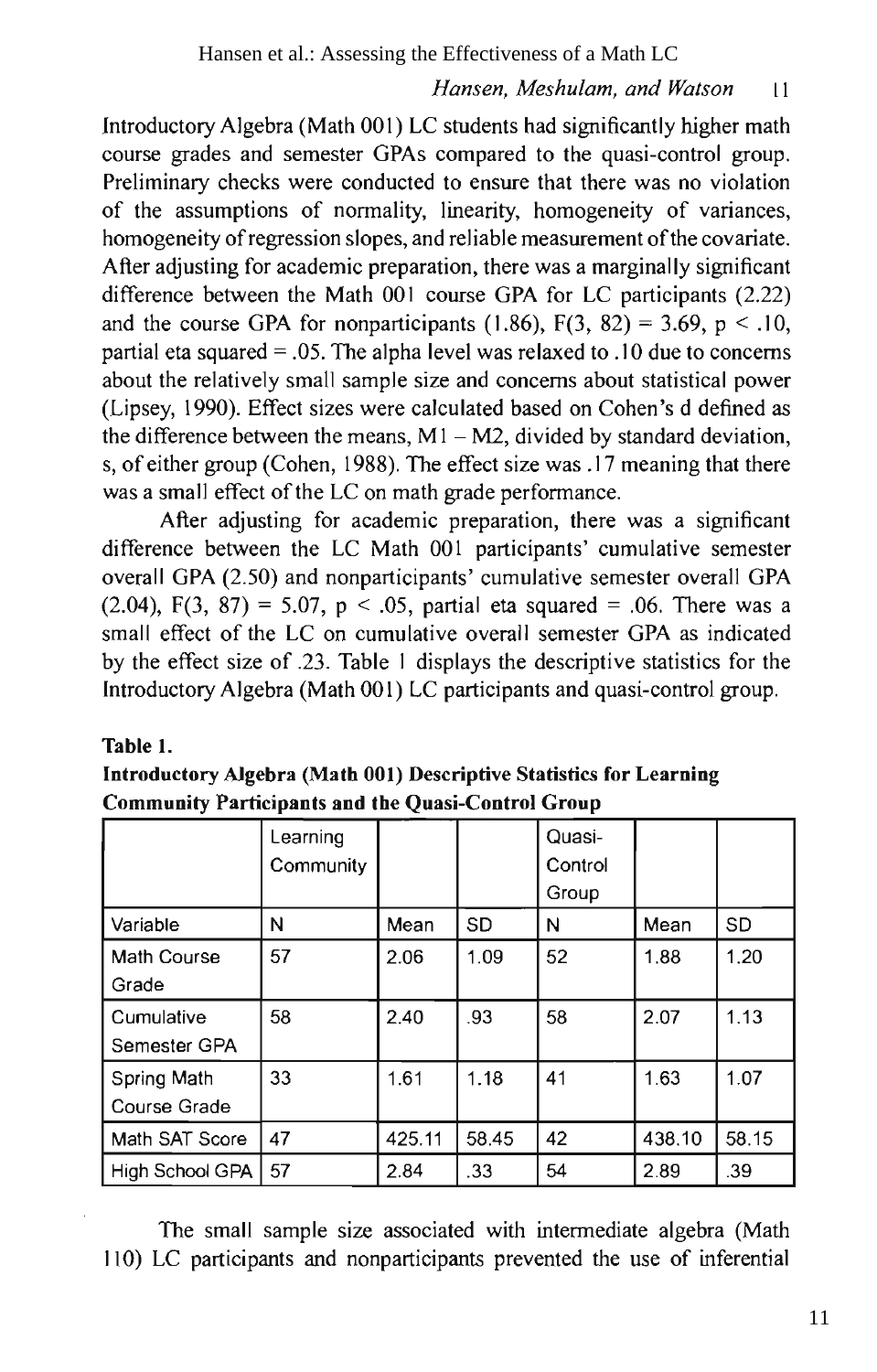12 Journal of Learning Communities Research 5(1), April 2010

statistical procedures. The LC Math 110 participants actually had lower math course GPAs and overall cumulative semester GPAs (1.64 and 2.11, respectively) during the fall semester compared to nonparticipants (2.07 and 2.48, respectively). However, the LC Math 110 participants had notably lower high school GPAs and Math SAT scores. The LC Math 110 participants had notably higher GPAs in their spring math courses compared to nonparticipants (1.78 and 1.69, respectively). Table 2 displays the descriptive statistics for the intermediate algebra (Math 110) LC participants and quasi-control group.

### Table 2.

### Intermediate Algebra (Math 110) Descriptive Statistics for Learning Community Participants and the Quasi-Control Group

|                                    | Learning<br>Community |        |       | Quasi-<br>Control<br>Group |        |       |
|------------------------------------|-----------------------|--------|-------|----------------------------|--------|-------|
| Variable                           | N                     | Mean   | S.D.  | N                          | Mean   | S.D.  |
| Math Course<br>Grade               | 17                    | 1.64   | 1.40  | 12 <sup>2</sup>            | 2.07   | 1.35  |
| Cumulative<br>Semester GPA         | 21                    | 2.11   | 1.14  | 12 <sup>2</sup>            | 2.48   | 1.14  |
| Spring Math<br><b>Course Grade</b> | 12 <sup>2</sup>       | 1.78   | 1.56  | 11                         | 1.69   | 1.37  |
| Math SAT<br>Score                  | 15                    | 436.67 | 50.80 | 10                         | 482.00 | 54.32 |
| High School<br><b>GPA</b>          | 21                    | 3.07   | .40   | 11                         | 3.31   | .33   |

Students' Perceptions of Learning Gains and Course Benefits: **Student Questionnaires** 

Independent samples t-tests were conducted to determine if the math LC participants had significantly higher perceptions of course benefits and learning outcomes compared to nonparticipants. Results suggested that the only significant difference was in the area of understanding the university's general education learning outcomes. The math LC participants reported significantly higher levels of understanding ( $M = 3.54$ ,  $SD = .94$ ) compared to nonparticipants (M = 3.07, SD = 1.31), t(1, 134) = 2.45, p < .05). The effect size was .22 meaning that there was a small effect of the math LC on students' levels of general education learning outcomes.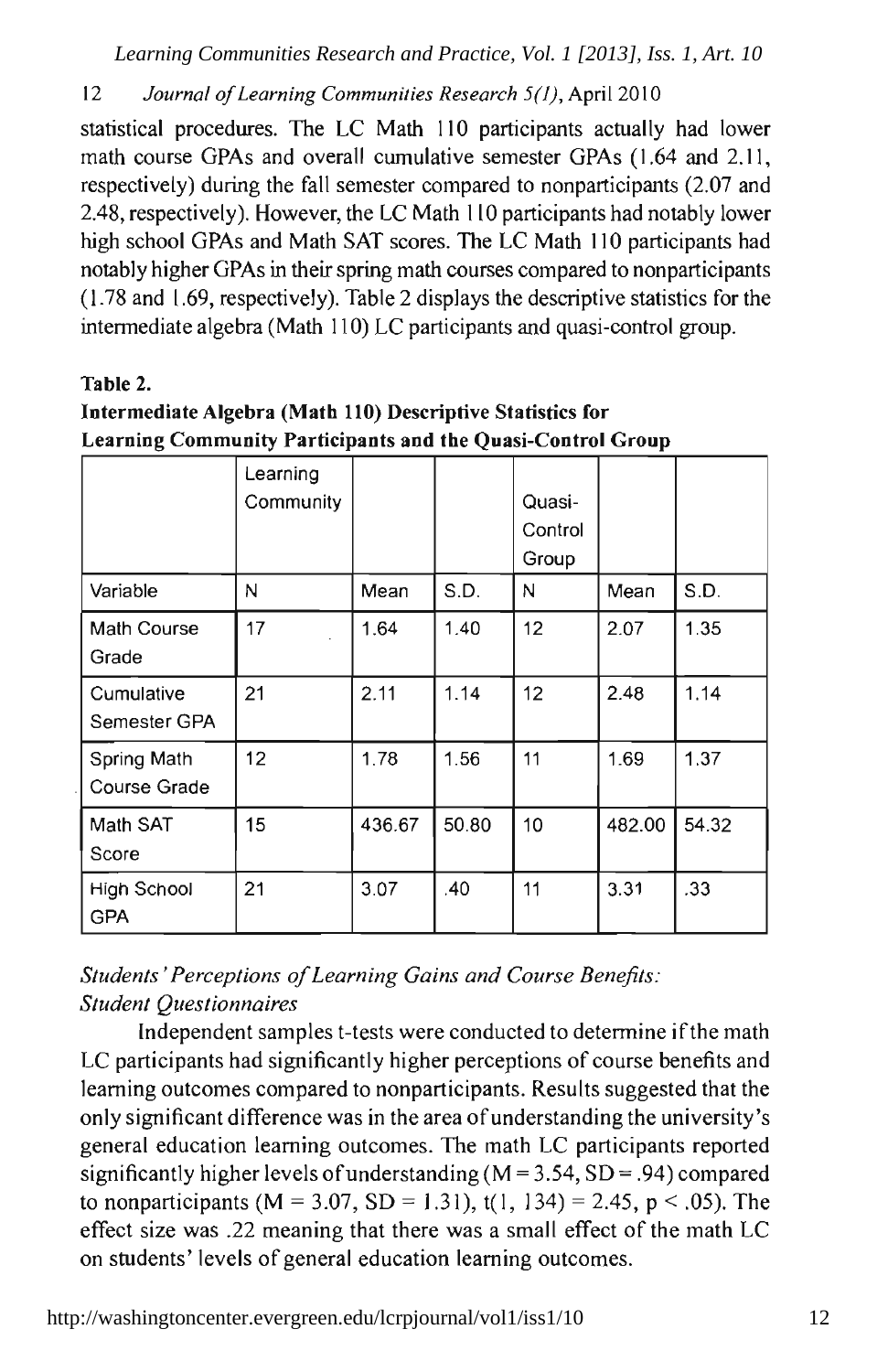#### Hansen et al.: Assessing the Effectiveness of a Math LC

#### Hansen, Meshulam, and Watson  $13$

### Math Performance Self-Efficacy

An independent samples t-test was conducted to determine if the math LC participants had significantly higher perceptions of math selfefficacy levels compared to nonparticipants. Results suggested that there was not a significant difference between the math LC participants' math self-efficacy perceptions ( $M = 3.86$ , SD = .53) compared to nonparticipants  $(M = 3.91, SD = .64)$ ,  $t(1, 127) = -.51$ ,  $p = .61$ .

### **Understanding of Academic Resources**

An independent samples t-test was conducted to determine if the math LC participants had significantly higher levels of understanding campus resources available to help them with math-related academic difficulties compared to nonparticipants. Results suggested the math LC participants reported significantly higher levels of understanding  $(M =$ 4.09, SD = .57) compared to nonparticipants ( $M = 3.67$ , SD = .87), t(1,  $(32) = 3.31$ ,  $p < .01$ ). The calculated effect size was .28 meaning that there was a small-to-moderate effect of the math LC on students' levels of math resources understanding.

#### Use of Campus Resources and Engagement

Independent samples t-tests were conducted to determine if the math LC participants reported significantly higher levels of campus resources usage (actual behaviors) and planned to use the campus resources in the future compared to nonparticipants. Results suggested that the math LC participants tended to actually use campus resources such as the MAC more (M = 3.31, SD = 1.44) than nonparticipants (M = 1.54, SD = 1.05),  $t(1, 137) = 8.06$ ,  $p < .001$ ). Approximately 65% of LC participants reported that they used the mentoring/tutoring services offered by the MAC 3 or more times in the semester, while only 12% of nonparticipants used the MAC services 3 or more times during the semester. The effect size based on Cohen's d was .57 meaning that there was a moderate-to-large effect of the math LC on students' levels of usage.

Results also suggested that the math LC participants planned to actually use campus resources such as the MAC in future semesters more  $(M = 3.77, SD = 1.67)$  than nonparticipants  $(M = 2.72, SD = 1.70)$ , t(1, 134)  $=$  3.59, p < .001). Approximately 93% of math LC participants reported that they plan to use the mentoring/tutoring services offered by the MAC 3 or more times in future, while only 68% of nonparticipants plan to use the MAC services 3 or more times during future semesters. The effect size based on Cohen's d was .30 meaning that there was a small-to-moderate effect of the math LC on students' planned levels of usage.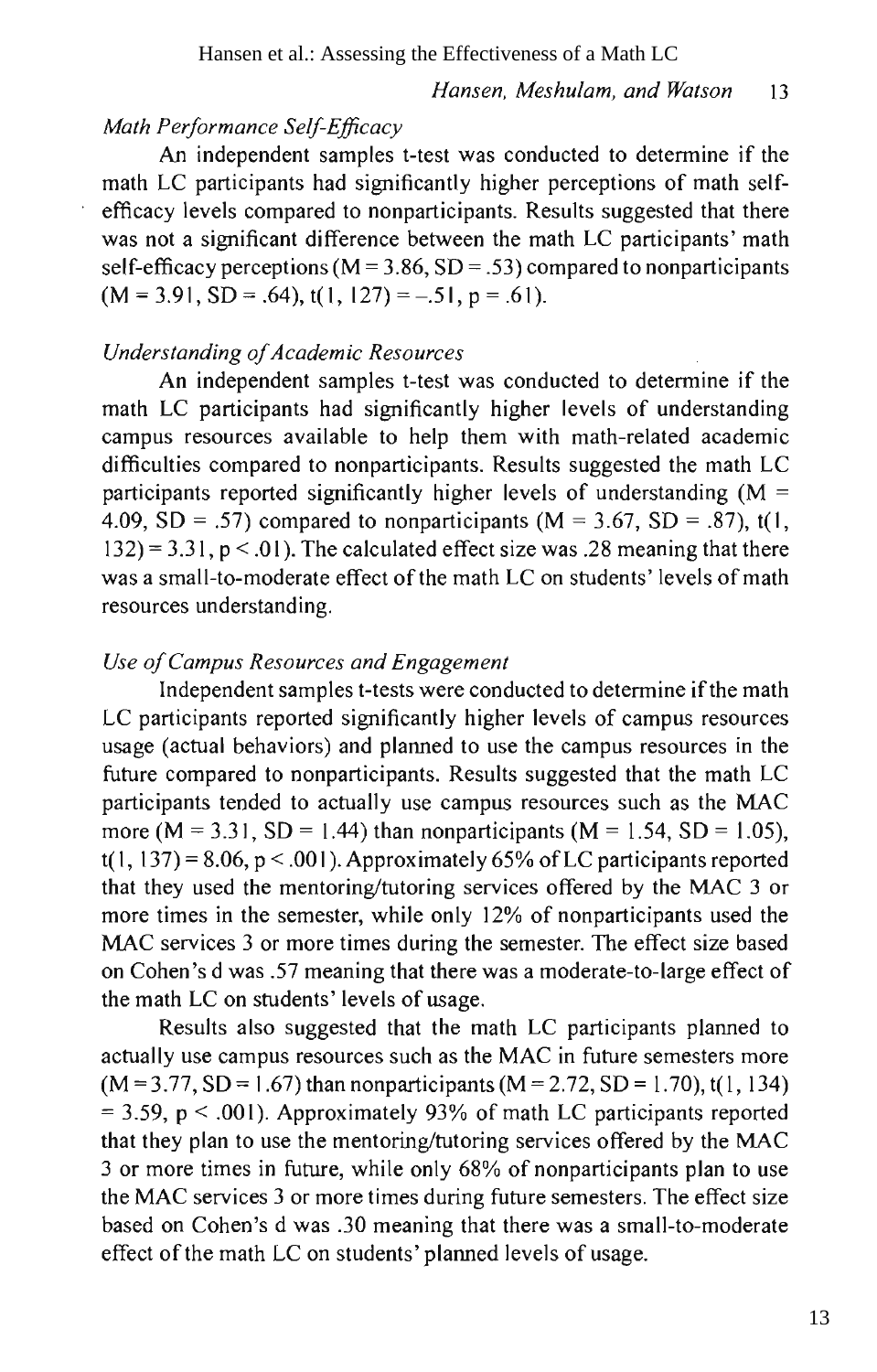#### $14$ Journal of Learning Communities Research 5(1), April 2010

Results suggested that the math LC participants tended to actually engage in campus activities ( $M = 3.95$ , SD = .97) more than nonparticipants  $(M = 3.18, SD = 1.25)$ , t(1, 136) = 4.06, p < .001). The effect size based on Cohen's d was .33 meaning that there was a moderate effect of the math LC on students' levels of campus engagement.

#### **Study Group Formation**

Independent samples t-test were conducted to determine if the math LC participants were significantly more likely to actually form study groups or plan to form study groups in future semesters compared to nonparticipants. Results suggested that there was not a significant difference between the math LC participants' study group formation tendencies ( $M = 1.80$ ,  $SD = 1.06$ ) compared to nonparticipants ( $M = 1.85$ ,  $SD = 1.49$ , t(1, 137) = -.19, p = .84). Results also suggested that there was not a significant difference between the math LC participants' future plans to form study groups ( $M = 2.56$ , SD = 1.26) compared to nonparticipants  $(M = 2.43, SD = 1.37), t(1, 136) = .57, p = .57).$ 

#### Time Management Skills

An independent samples t-test was conducted to determine if the math LC participants had significantly higher perceptions of their ability to manage their time effectively compared to nonparticipants. Results also suggested that there was not a significant difference between the math LC participants' perceptions of time management abilities ( $M = 4.00$ , SD = .61) compared to nonparticipants (M = 3.96, SD = .64), t(1, 131) = .37, p = .71).

#### **Student Interviews**

The majority of students reported that activities dealing with math problem solving and the actual practice of math were the most useful aspects of the math learning community class. For example, one student reported, "We do math [problem-solving] work in class and it's like you have two classes right in a row where you learn to study the same thing." Another student indicated that the math LC helped him learn that it is important to "take an hour or two just do practice problems," while another student indicated that the math LC helped him to "focus more on math practice." In the words of another student, through the math LC experience and working with other students: "I found out that it is not only me that struggles with math. People I had come over every week. ... everyone would do the problem and we see what answers we come up with then just check every problem." When queried about how the math LC helped them most, many students also reported that the course improved their study habits.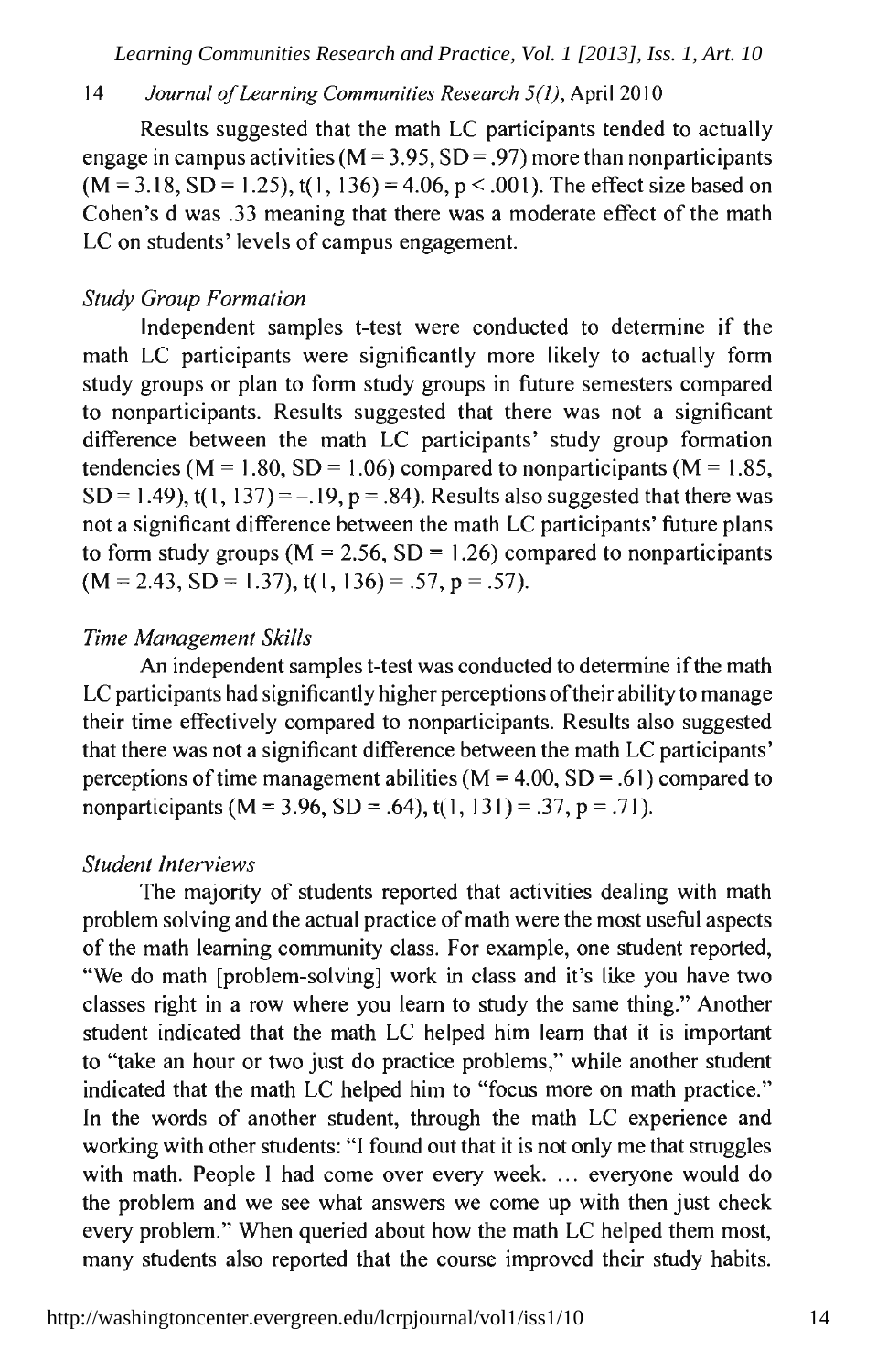One student remarked that he modified his study skills by employing the following technique: "[I] will go through the book and read a technical version on how to do something myself instead of listening to the professor." Another student reported that she learned to prepare for exams by "writing" down the problems and doing it myself, then going back and checking the answers." Another student reported that she improved her study technique in the following manner: "When I'm studying or preparing I like to talk my way through the problem so that way when I'm taking the test I'll kind of whisper and it will come back to me."

Although the end-of-course survey results indicated that there was not a significant difference between the math LC participants' perceptions of time management abilities compared to students not participating in the math LCs, the in-depth face-to-face interview results suggested that the math LC seemed to be effective in influencing students to be more organized with course work generally and more diligent about practicing math routinely. Students were able to cite specific examples of how their first-semester math LC helped to shape their time management skills and habits. Many responses suggested that the course had notable impacts. Some of the students said that the pedagogical strategies employed in the math LC course enhanced their understanding of the importance of time management techniques. For example, some students reported the following insights: "Time should be set aside for doing math problems.... so you don't have to cram for a test and still end up getting a bad grade," and it is important "not to cram myself full of math the night before a test." Other students reported that they learned simple, but useful time management techniques such as how "to use a calendar," "stuff should be on a schedule and should be done at certain times instead of everything just done whenever," and "to plan, not procrastinate."

Results suggest that the math LC faculty members used effective techniques to introduce students to the concept of coping with and managing anxiety specifically related to mathematics problem solving and test taking. The sessions designed to help students cope with math anxiety seemed to be particularly useful, especially for students entering the college with concerns about anxiety serving as a potential impediment to their mathematics achievement. Students noted a wide array of mathanxiety-related issues that the math LC course helped them deal with such as maladaptive worrying, difficulties with relaxing, and test-taking anxiety. Students reported that the LC helped them in the following areas: "helped [me] to relax... and think about what I was doing so it helped me learn more than just hurrying up to get done and just to not worry about it," "I learned that most problems that people have when it comes to taking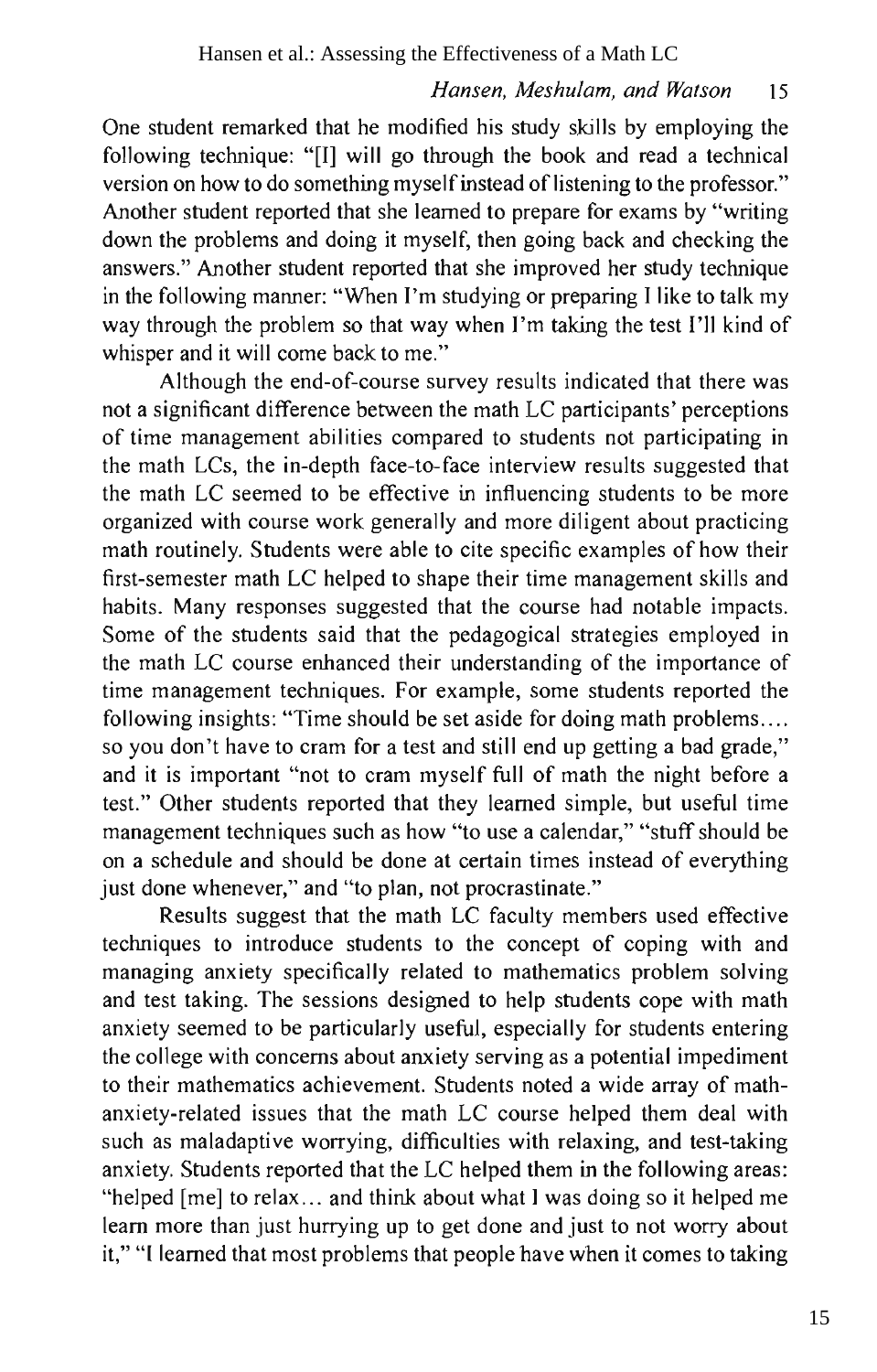#### 16 Journal of Learning Communities Research 5(1), April 2010

a test is that they don't know how to just relax and take their time and concentrate," and "I learned to take my time, to work through a problem slowly, and that if I didn't get one at that time to finish the test and come back to it." One student enthusiastically remarked that the LC "gave us different skills that we can use to help us relax before a test," while another reported that he learned "that if you're getting pressure before a math test ... do something to get your mind off it."

The interviews were also designed to incorporate students' voices when making decisions about math LC course improvements and curriculum development. When asked to describe how they would improve the math LC, many students reported that more time should be devoted to completing math problems and discussing difficulties associated with students' math courses. Students made the following recommendations: "More math [problem-solving activities] in class it would have been helpful... possibly devote 15 minutes of class to do a problem or two that were exceptionally hard," "Could spend more time doing practice problems," "Math should have been gone over everyday... practice problems," "Do more math practice," and spend "More time working with practice problems and going over tests problems."

### **Limitations**

Although there are several strengths associated with mixedmethod designs such as an enhanced ability to triangulate or "converge" findings from qualitative and quantitative methods, to build conceptual frameworks, to "complement" by enriching and elaborating understanding of the phenomenon by employing different measures (Greene, Caracelli, & Graham, 1989), and to understand what program components are associated with positive outcomes by capturing students' perceptions (Reese & Miller, 2006), this study also has several limitations. One of the most serious limitations of this study is the relatively small sample of students that participated in the interviews. We used quantitative surveys and institutional data on educational achievement (e.g., grades in math courses and overall semester GPAs) to provide a detailed picture of the math LC experience, causes of student math performance, and consequences of the math LC participation. Additionally, we employed student interviews to collect indepth experiences of students' participating in math learning communities. Our intent was to obtain qualitative information about the math learning communities so that we could enrich our understanding of how the intervention improved students' transitions to college and math performance levels. However, the small sample of students participating in the interviews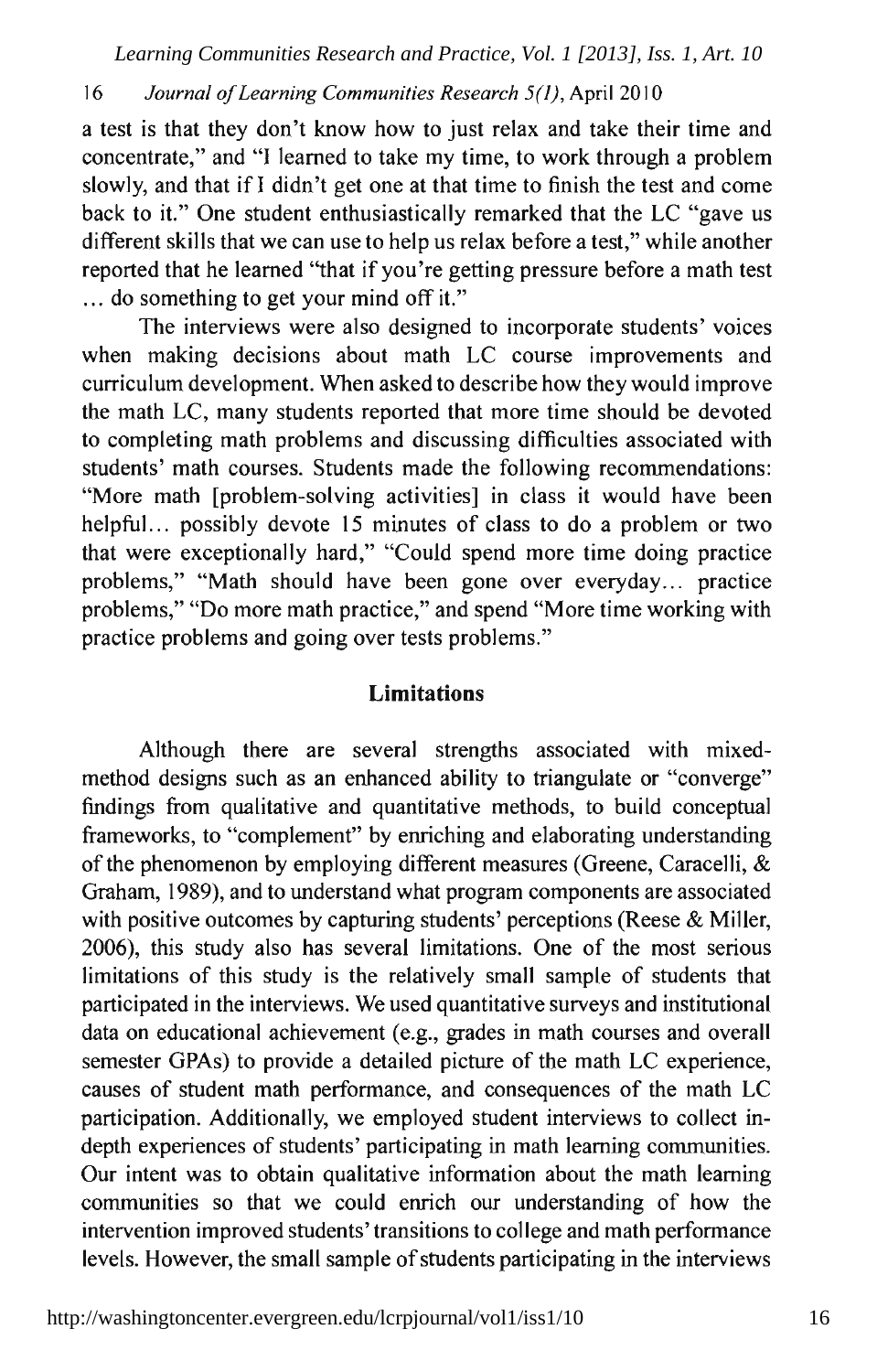somewhat limited our ability to triangulate or complement the quantitative findings. The interviews did shed light on what intervention components were most helpful: math problem-solving activities, time management lessons, and sessions to help cope and manage math-test anxiety.

Another noteworthy limitation is that students self-selected into the math learning communities, and selection bias may have affected the internal validity of this study. It is possible that the positive effects of participating in the math LCs were due to the fact that students who enrolled in the math courses differed in substantial ways from nonparticipants, and these differences (not the intervention) caused the positive outcomes. Although it is possible that the most motivated and prepared students participated in the intervention, the math LC students tended to have slightly lower levels of past academic performance (high school cumulative grade point averages) and notably lower math domain SAT scores compared to nonparticipants.

This study details a comprehensive single-institution investigation of math learning communities and efforts to help first-year students make more successful transitions to college and perform better in their math courses. Arriving at effective math learning community interventions and pedagogical strategies is a complex process, and this study may be limited to a specific time, course, and group of students. With this in mind, the results may not generalize to other institutions, courses, or students. Additionally, this study focused on students enrolled in lower-level math courses (introductory and intermediate algebra courses) and did not address the needs of students who place in higher-level math courses. Thus, the results of this study may not generalize to math LC courses offered to students who place and enroll in upper-level math courses. This study may also only generalize to large, public, urban, commuter campuses and not to small residential or private liberal arts institutions. Future investigations employing large samples at a variety of institutions are needed to enhance understanding of how students perceive various strategies and what strategies are most effective in terms of producing desired educational outcomes (e.g., engagement, academic performance, sense of belongingness, and learning gains).

### **Discussion and Implications**

A mixed-method research design was employed to comprehensively assess the effectiveness of a learning community course designed to improve the math performance levels of first-year students. The math LC course curriculum was designed to assist with first-year students' transitions to college and improve their academic performance levels in current, as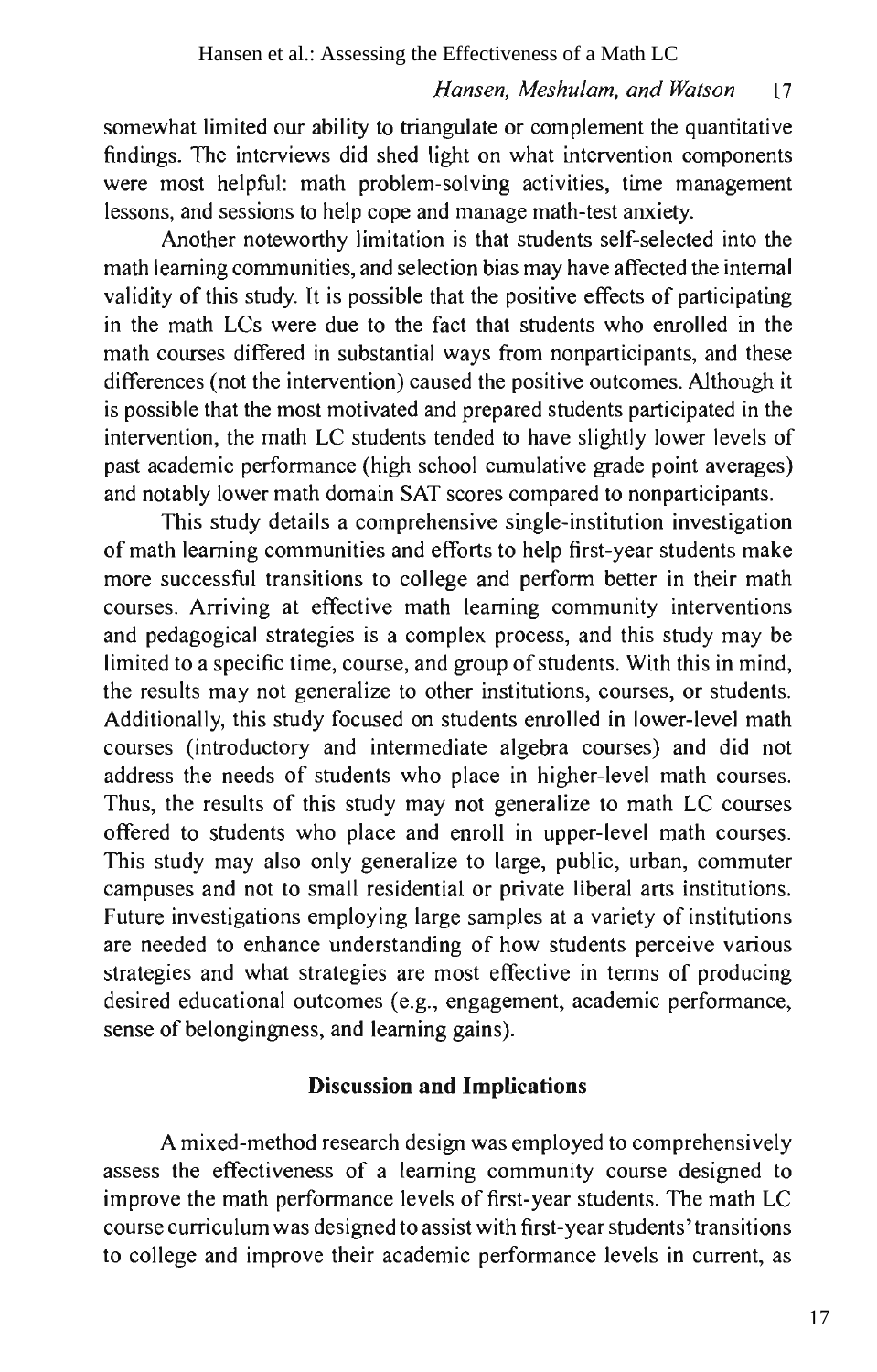#### 18 Journal of Learning Communities Research 5(1), April 2010

well as future, math courses. Results suggested that investing resources into LC programs that help students meet collegiate-level course demands may enhance their academic success in math courses as well as their overall academic achievement. Math LC participants in lower-level math courses (Math 001 or Introductory Algebra) had significantly higher levels of math performance and overall semester cumulative GPAs compared to nonparticipants, even while taking into account levels of academic preparation. Thus, LC students seemed to learn transitional skills that generalized to enhancing their overall academic success rates. Although students in the intermediate algebra LC did not perform significantly better in their fall semester courses overall or in their math course, they did have notably higher grades in their spring math courses compared to the quasicontrol group despite notably lower levels of academic preparation.

Contrary to expectations, LC math students did not report higher levels of math performance self-efficacy beliefs. In other words, they did not feel more confidence in regard to performing well in future mathrelated tasks such reading a math book, doing well on future math tests, and studying for math exams compared to students in the quasi-control group. Students not enrolled in the math LCs had slightly higher high school GPAs and notably higher SAT math domain scores compared to the math LC participants. A higher proportion of the math LC students were also admitted to the university on a conditional basis compared to the quasi-control group students. It is possible that their prior academic success helped to bolster their feelings of efficacy in terms of their future math grade performance. Math LC students also did not report significantly higher tendencies to form study groups compared to the quasi-control group. Although the results were not statistically significant, it may be practically significant that the majority of the math LC participants (54%) reported that they formed a study group, while only about one third of the quasi-control group (37%) formed a study group. Results from the indepth interviews indicated that students were benefiting from study group processes as one student reported: "There were five of us and we met once a week... I learned they [study groups] help a lot!"

Although questionnaire results suggested that the math LC participants did not report significantly higher perceptions in terms of their ability to manage their time effectively compared to nonparticipants, indepth interview results revealed that the LC participants found that the time management sessions were particularly beneficial and assisted them when making the transition from high school to college.

Participants in the math LCs reported significantly higher rates of using academic supports such as math assistance centers (tutoring and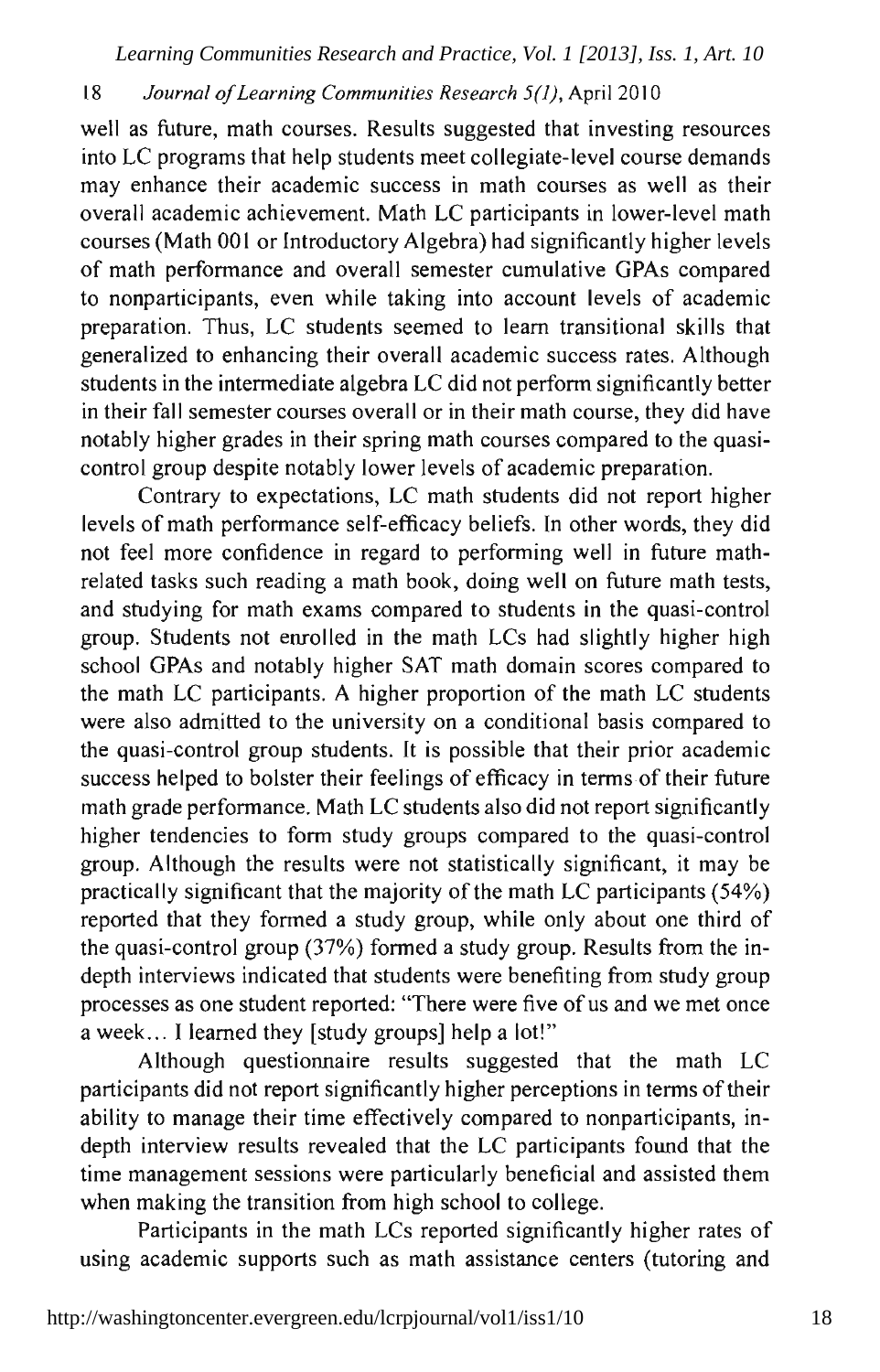mentoring), campus engagement, and understanding of general education learning outcomes compared to a quasi-control group of students enrolled in the same math courses, but not participating in the math LCs. Structured interview results suggested that students found the LCs particularly valuable in the following areas: helping them develop math problemsolving skills, providing a forum for discussing difficulties associated with their math courses, improving their time management skills, and helping them cope and manage math-test anxiety. Ideally, results of comprehensive assessment projects are used to improve teaching and learning processes. It is notable that the math LC faculty members involved in this study have used the results of this investigation to make fundamental pedagogical and curriculum changes such as incorporating more mathematics problem solving, using more collaborative learning strategies in which students solve math problems in small groups, and developing more sessions devoted to time management and math anxiety. The University College Curriculum Committee also used the results to make a critical curriculum decision: a 2 credit math-focused seminar will be offered in future semesters. The curriculum change was proposed to allow students more time for math problem solving, building study skills, and collaborative group work.

The combination of quantitative and qualitative research findings seemed to indicate that students react positively to early interventions that facilitate campus connections, help them understand campus resources, explain the purposes of general education learning outcomes, and equip them with skills necessary to adjust effectively to college. The collaborative learning atmosphere associated with participating in a math-focused seminar linked with a math course seemed to have a greater impact than stand-alone courses. It appears that students enrolled in the math LC had varying needs in terms of understanding their time management skills, math anxiety levels, and learning styles. Math LC programs that are tailored to meet the diverse needs of students may be optimal. Ideally, this research is used to develop curriculum and to gain support for innovative pedagogical strategies to assist first-year students enrolled in math courses on other college campuses. Results suggest that developing math learning communities that focus on math problem-solving skills, help students cope with math anxiety, enhance students' time management skills, facilitate the use of campus resources and involvement in campus activities, and devote attention to developing supportive, collaborative learning atmospheres may help students perform better in their math courses.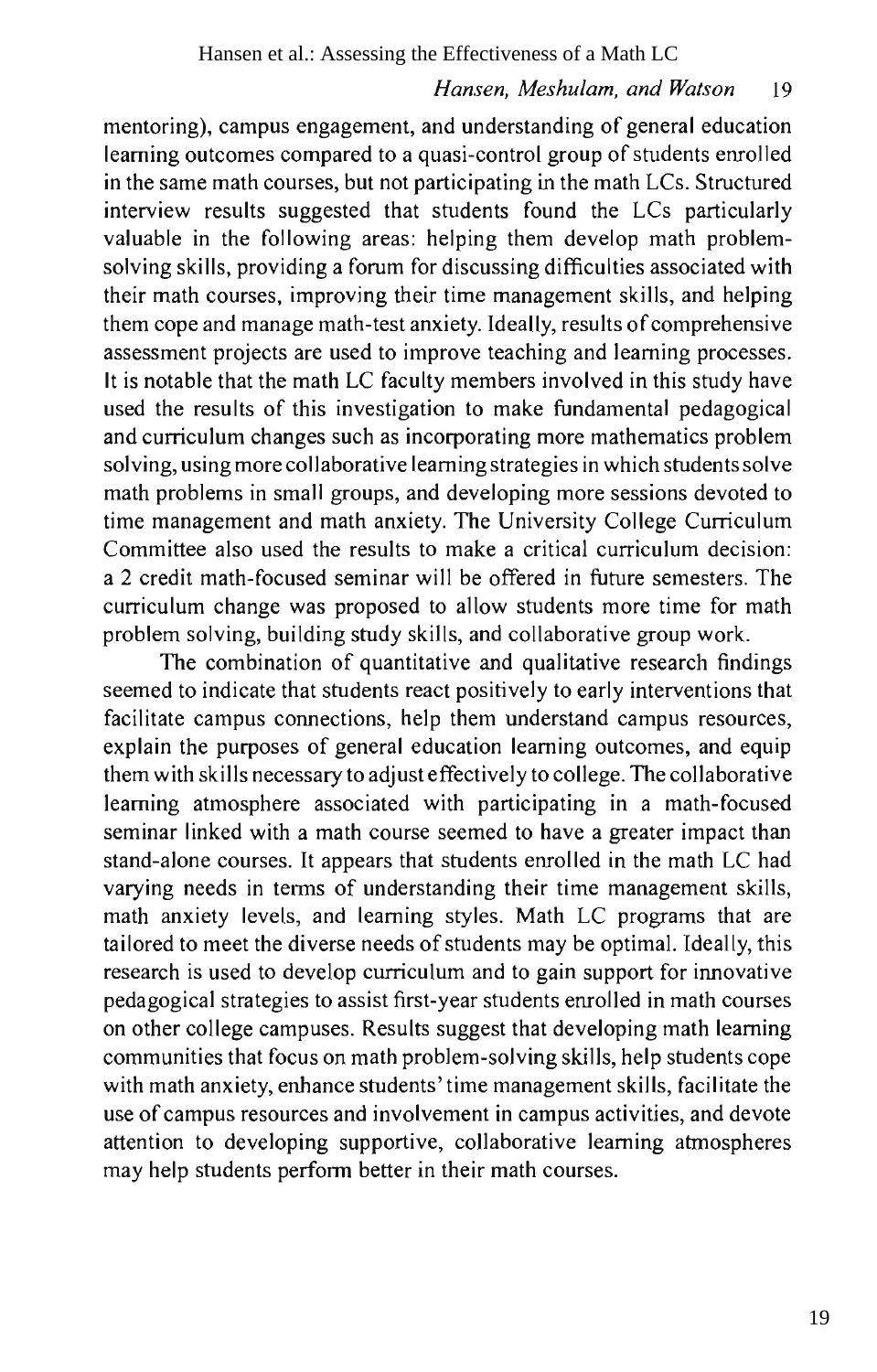20 Journal of Learning Communities Research 5(1), April 2010

#### **References**

- Ashcraft, M. H. (2002). Math anxiety: Personal, educational, and cognitive consequences. Current Directions in Psychological Science, 11(5),  $181 - 185.$
- Bandura, A. (1997). Self-efficacy: The exercise of control. New York: W. H. Freeman.
- Bean, J., & Eaton, S. B. (2001–2002). The psychology underlying successful retention practices. Journal of College Student Retention, 3(1), 73–89.
- Bielaczyc, K., & Collins, A. (1999). Learning communities in classrooms: A reconceptualization of educational practice. In C. M. Reigeluth (Ed.), *Instructional design theories and models, Vol. II.* Mahwah, NJ: Lawrence Erlbaum Associates. Retrieved February 20, 2010, from http://isites.harvard.edu/fs/docs/icb.topic541040.files/Bielaczyc%20 and%20Collins-Learning%20Communities%20in%20Classrooms.pdf
- Bressoud, D. M. (2009, February). Mind the gap. Launchings. Retrieved February 10, 2010, from http://www.maa.org/columns/launchings/ launchings 02 09.html
- Chickering, A., & Gamson, Z. (1987). Seven principles for good practice in undergraduate education. Washington Center News. Retrieved August 6, 2009, from http://learningcommons.evergreen.edu/pdf/ fall1987.pdf
- Cohen, J. (1988). Statistical power analysis for the behavioral sciences (2nd ed.). Hillsdale, NJ: Lawrence Earlbaum Associates.
- Dooris, M. J., & Blood, I. M. (2001, July-August). Implementing and assessing first-year seminars. Assessment Update, 13(4), 1-12.
- Gabriel, K. F. (2008). Teaching unprepared students. Sterling, VA: Stylus.
- Greene, J. C., Caracelli, V. J., & Graham, W. F. (1989). Toward a conceptual framework for mixed-method evaluation designs. Educational Evaluation and Policy Analysis, 11(3), 255-274.
- Hegler, K. L. (2004). Assessing learning communities. Assessment Update,  $16(6)$ , 1-8.
- Henscheild, J. M. (2004). First-year seminars in learning communities: Two reforms intersect. In J. M. Henscheild (Ed.), Integrating the first-year experience: The role of learning communities in firstyear seminars (Monograph No. 39, pp. 1-8). Columbia: University of South Carolina, National Resource center for the First-year Experience and Students in Transition.
- Kajander, A., & Lovric, M. (2005). Transition from secondary to tertiary mathematics: McMaster University experience. International Journal of Mathematical Education in Science and Technology,  $36(2-3)$ , 149-160.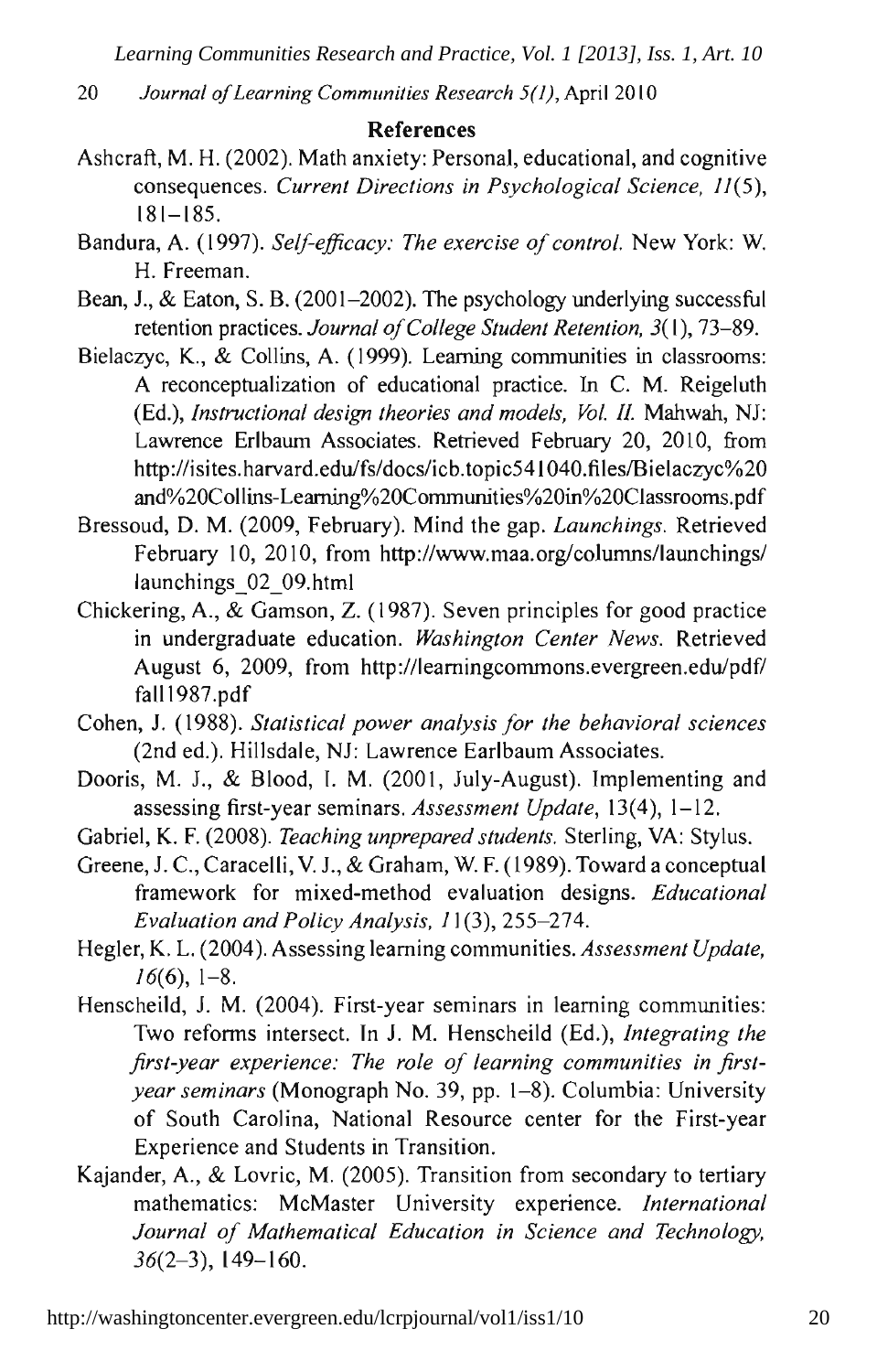- Kuh, G. D. (2008). High-impact educational practices: What they are, who has access to them, and why they matter. Washington, DC: Association of American Colleges and Universities.
- Lardner, E., & Malnarich, G. (2008). A new era in learning-community work: Why the pedagogy of intentional integration matters. Change: The Magazine of Higher Learning, 40(4), 30-37.
- Lardner, E., & Malnarich, G. (2008/2009). Assessing integrative learning: Insights from Washington Center's national project on assessing learning in learning communities. Journal of Learning Communities Research, 3(3), 1-20.
- Lardner, E., & Malnarich, G. (2009). When faculty assess integrative learning: Faculty inquiry to improve learning community practice. Change: The Magazine of Higher Learning, 41(5), 29-35.
- Lipsey, M. W. (1990). Design sensitivity: Statistical power for experimental research. Newbury Park, CA: Sage.
- Oates, K. K., & Leavitt, L. H. (2003). Service-learning and learning communities: Tools for integration and assessment. Washington, DC: Association of American Colleges and Universities.
- Phelps, A., Camburn, E., & Durham, J. (2009, June). Engineering the math performance gap (Research Brief). University of Wisconsin-Madison. Retrieved February 10, 2010, from www.cew.wisc.edu/ docs/resource\_collections/CEW\_PTLW\_Brief\_UWMadison.pdf
- Porter, S., & Swing, R. (2006). Understanding how first-year seminars affect persistence. Research in Higher Education, 47(1), 89-109.
- Rachal, C. K., Daigle, S., & Rachal, W. S. (2007). Learning problems reported by college students: Are they using learning strategies? Journal of Instructional Psychology, 34(4), 191-199.
- Reese, R. J., & Miller, C. D. (2006). Effects of a university career development course on career decision making self-efficacy. Journal of Career Assessment, 14, 252-266.
- Schnell, C. A., & Doetkott, C. D. (2002-2003). First-year seminars produce long-term impact. Journal of College Student Retention, 4(4), 377-391.
- Starke, M. C., Harth, M., & Sirianni, F. (2001). Retention, bonding, and academic achievement: Success of a first-year seminar. Journal of The First-Year Experience and Students in Transition, 13(2), 7-35.
- Stassen, M. L. A. (2003). Student outcomes: The impact of varying livinglearning community models. Research in Higher Education, 44(5),  $581 - 609.$
- Tinto, V. (1998). Learning communities and the reconstruction of remedial education in higher education. Paper presented at the Conference on Replacing Remediation in Higher Education, Stanford, CA.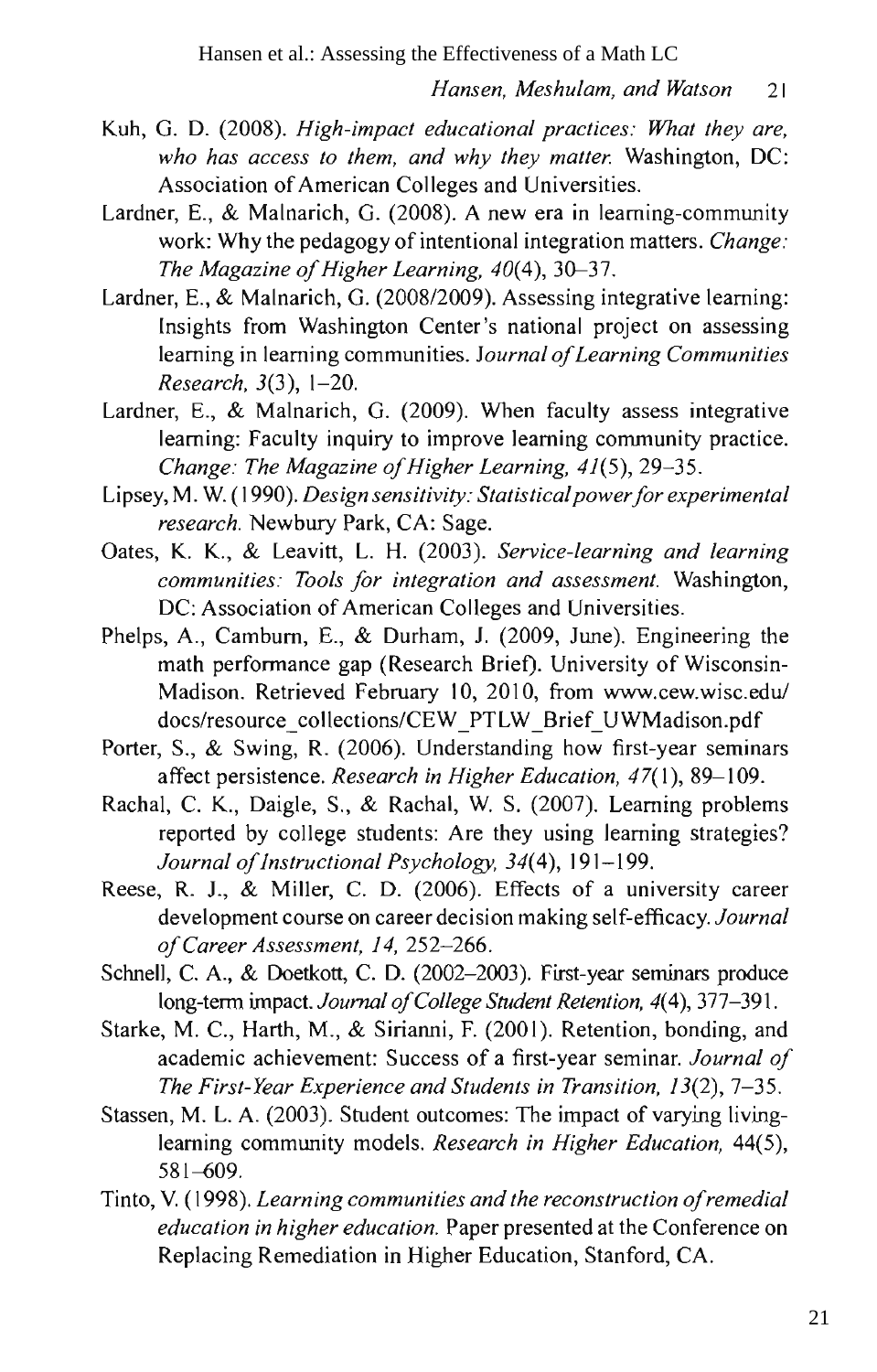- Journal of Learning Communities Research 5(1), April 2010 22
- Tinto, V. (2003) Preface. In K. Taylor (Ed.), Learning community research and assessment: What we know now (National Learning Community Project Monograph Series, pp. 1-2). Olympia, WA: The Evergreen State College.
- Wankat, P. (2002). The effective, efficient professor: Teaching, scholarship and service. Boston: Allyn and Bacon.
- Weinstein, C. (1988). Assessment and training of learning strategies. In R. R. Schmeck (Ed.), Learning strategies and learning styles (pp. 291-315). New York: Plenum Press.
- Yancy, D. C, Sutton-Haywood, M., Hermitte, E., Dawkins, P. W, Rainey, K., & Parker, F., E. (2008). The impact of the freshman academy/ learning communities on student progression and engagement. The Journal of Negro Education, 77(3), 250-264.
- Zajacova, A., Lynch, S. M., & Espenshade, T. J. (2005). Self-efficacy, stress, and academic success in college. Research in Higher Education, 46,  $677 - 706.$
- Zhao, C., & Kuh, G. D. (2004). Adding value: Learning communities and student engagement. Research in Higher Education, 45(2), 115-138.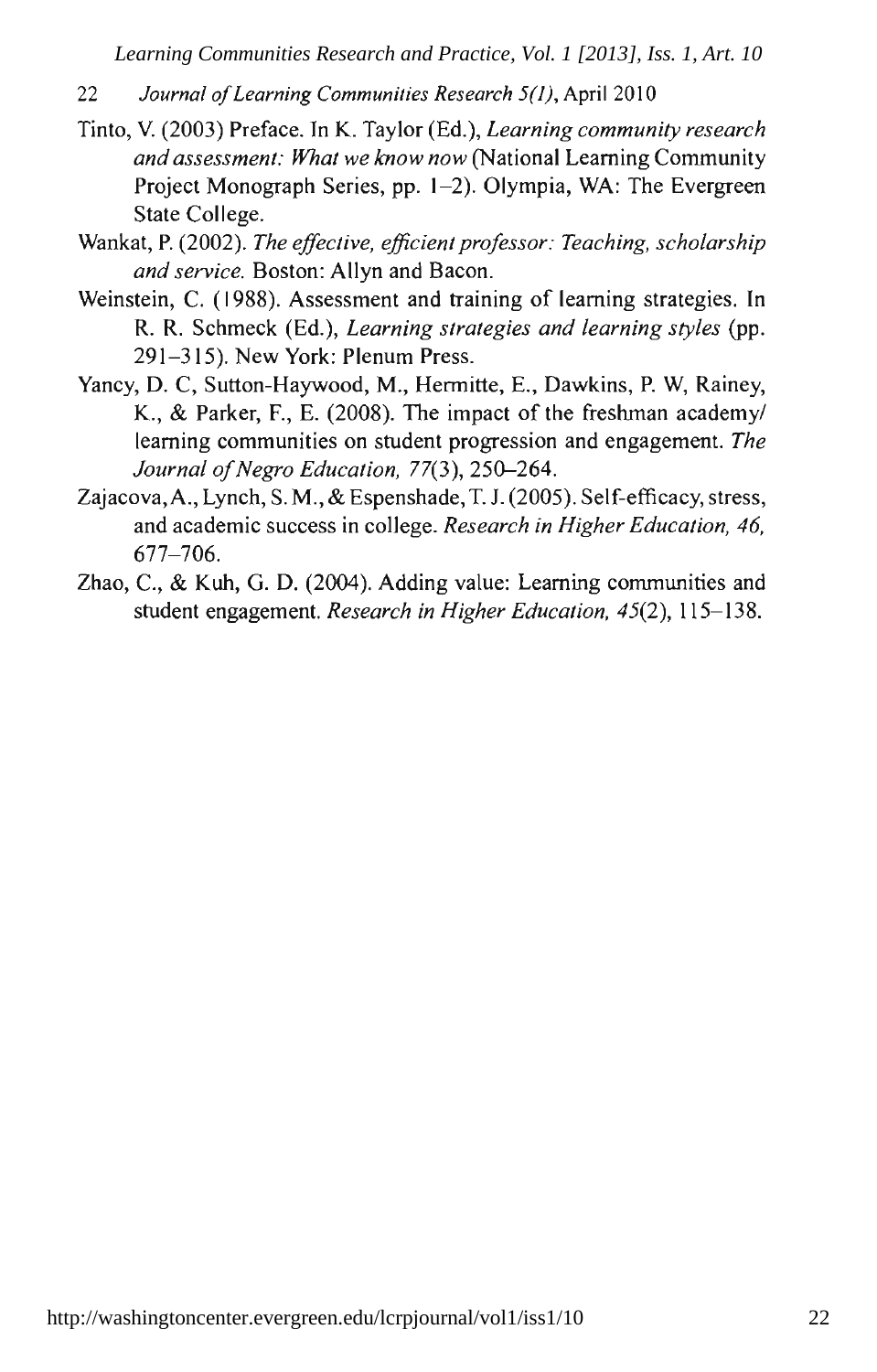### **Appendix**

### **Math Learning Community Student Interview Protocol**

Thank you for coming today/this evening. I appreciate that you have taken time out of your busy schedule to participate in this survey interview. My . My role is to conduct interviews with students name is enrolled in math learning community courses. You were randomly selected from a list of students enrolled in math LCs to provide important information about your experiences.

This interview has been designed to gather information about your opinions, experiences, and expectations concerning math LC courses.

This interview will last approximately 1 hour. Your participation is voluntary and the results will be strictly confidential. Please understand that you may leave the interview at any time. The results will not be used to make decisions about individual students. Results will be reported in summary form with no names or identities included and will be used to make course improvements.

The interview will be tape-recorded to make sure that your opinions are accurately recorded. Again, your name will not be linked to your responses. Upon completion of this interview, you will receive a \$20 gift card.

Do you have any questions before we begin? Clarify that all questions relate to their experiences in the math learning community courses.

Questions:

- What aspects of your math learning community were most beneficial?  $\mathbf{L}$
- Please describe how your math learning community helped you 2. perform better on math exams.
- $3.$ Please describe what was least helpful about your math learning community.
- 4. Please describe how you would improve the math learning community.
- What did you learn from the test taking/study skills sessions? 5.
	- How did you apply what you learned? a.
- 6. What did you learn about math anxiety?
	- How did you apply what you learned? a.
- 7. What did you learn from the professor panel?
	- How did you apply what you learned? a.